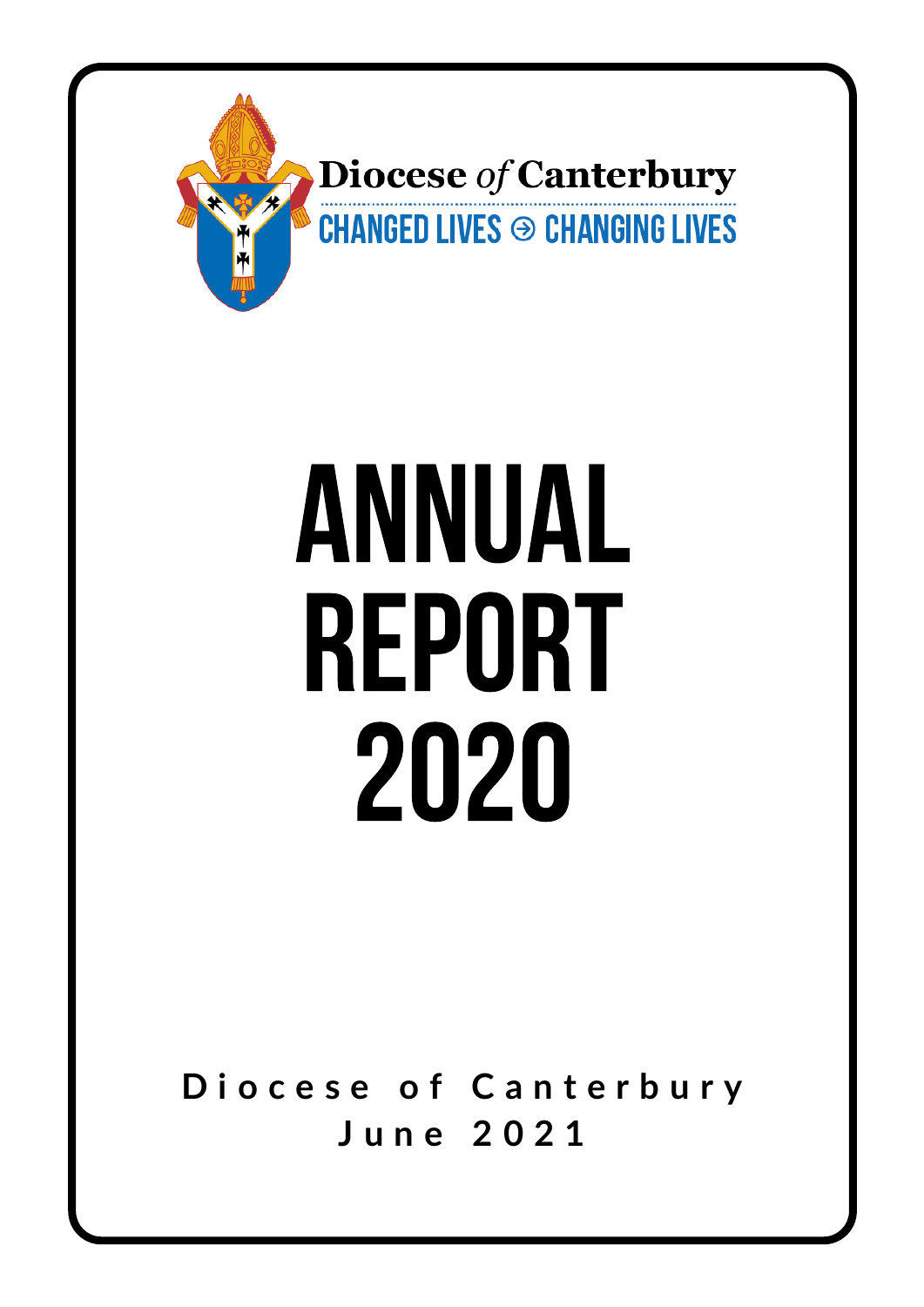# **Annual Report 2020**

June 2021

# **Introduction**

These annual reports for 2020 come within a turbulent time for our diocese and indeed the whole of the Church of England. Last year no annual reports were able to be presented and Covid-19 has created as much uncertainty for our world as the World Wars did. As these papers are finalised, we are still not fully out of lockdown and the return to any sense of routine in our life remains out of sight. Nevertheless, we have to plan for the future with some degree of confidence - not least because we believe that the message of God's transformative love for our world is as relevant now as it ever was. Working out how we live out our response to that love in community is central to our planning - and to our budgets.

To this end, our deaneries have been engaged in re-imagining the future and the steps needed to get to that future - one where mission remains our priority and where we are able to live within our means. In this way, deanery planning is shaping the future of our diocese.

For the resources we hold in common, through the services and support we offer centrally, there is a paradox. On one hand, more churches will need more support in delivering their plans and the needs of those who have been left behind during the pandemic are greater than ever. On the other hand, we need to be as efficient as possible to ensure that our churches are not financially overburdened. We are looking to understand with our churches and deaneries, and through the wisdom of the Archbishop's Council, to ensure we have that right balance of support and affordability. This is an evolving story with many parts.

One such part is that we are looking to review all of our diocesan central services. The reports that follow state the activities of our different teams as they have worked to serve our parishes and communities over the extraordinary year we've just had. In 2021 and 2022, inevitably, there will be further transition and change for us all. One significant physical change that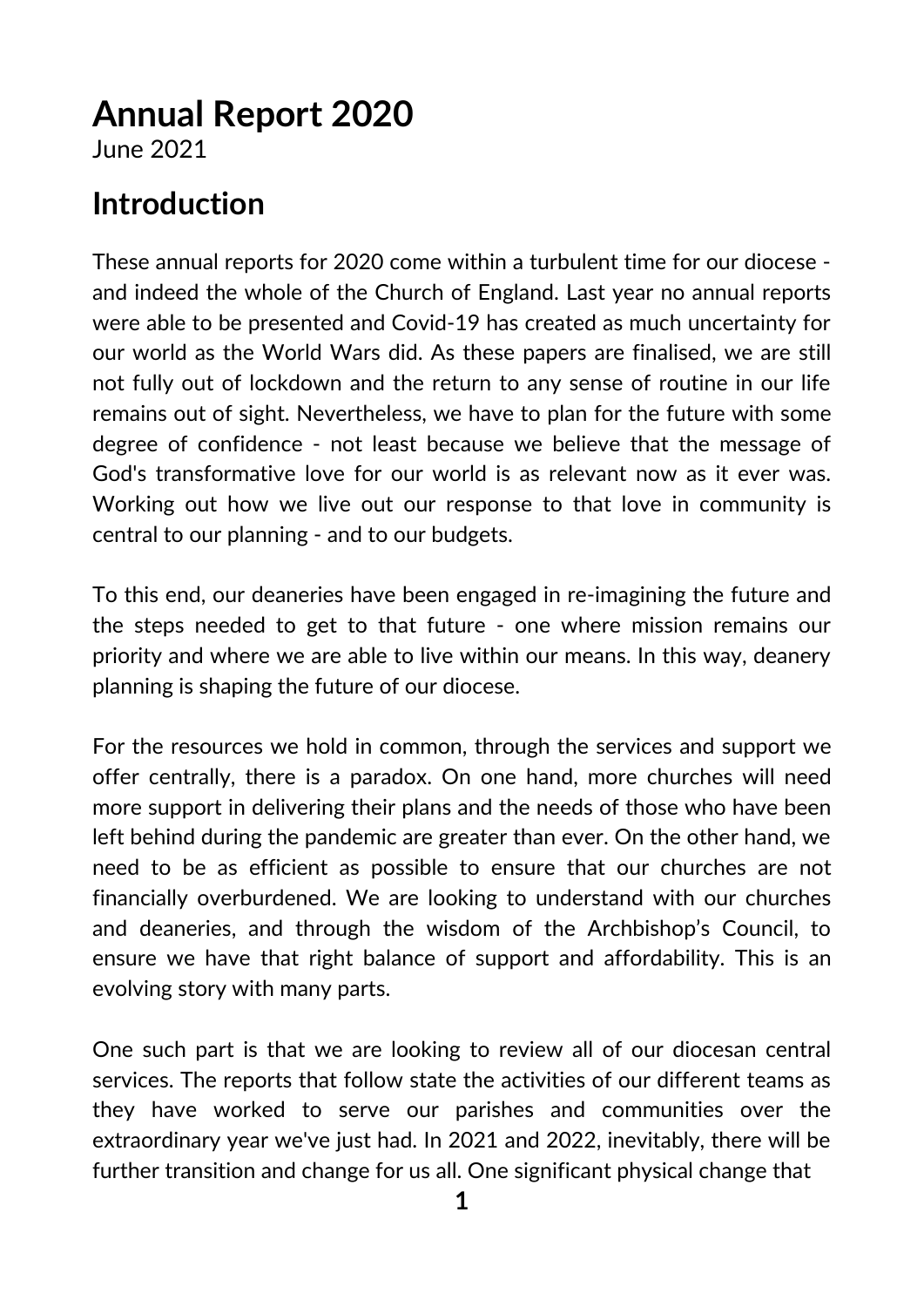has already occurred is that the layout of Diocesan House has changed significantly. We took advantage of the opportunity provided by lockdown to relocate our main meeting rooms to the ground floor so they are now wheelchair accessible. We have also been able to reconfigure our space to accommodate those staff who were previously located on the first and second floors of Old Palace in the Cathedral Precincts, enabling the whole team to share a single office base as we continue to work flexibly into the future.

The environmental crisis that looms over our planet caused by our lifestyles and skewed priorities and the crisis of fractured communities within our nation may tempt us to despair. But the Christian message is as true in our present crises as in any other – and we are not to be beaten by a broken world. Rather we are those who seek its (and our own) transformation in partnership with the God of grace. We have a biblical mandate to love the world as God does, to work for justice and to build communities where people belong and can find their fulfilment. More than ever, we are called to allow our lives to be changed in witness to what may be possible so that, with authenticity, we can play our part in God's plan for changing our world.

My grateful thanks go to all in our parishes and deaneries and to our amazing diocesan team for your partnership in this crucial work. May God bless us all as we look to the future with hope and expectation,

Stephen<br>Taylor.

The Ven Stephen Taylor *Acting Diocesan Secretary*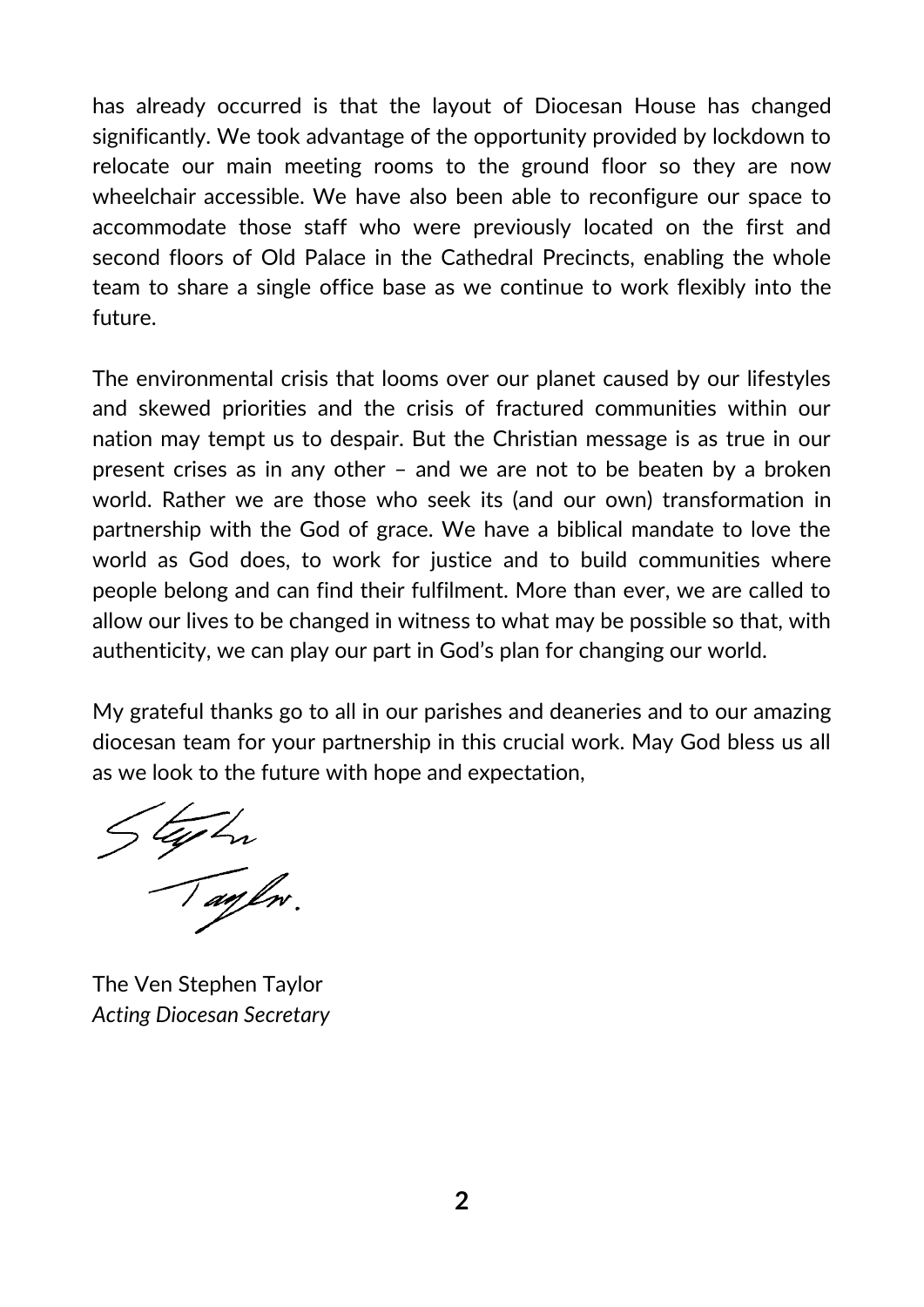# **Safeguarding**

In October 2020 responsibility for Safeguarding for the Channel Islands passed to the Diocese of Salisbury. However, our Safeguarding Advisers now cover the role of Cathedral Safeguarding Advisers for Canterbury Cathedral on a service level agreement basis for 1 day per week. Additional costs incurred for any specific cases will be agreed on a case-by-case basis by the Diocesan Secretary and Cathedral Receiver General, although to date there has not been any cases that have met this threshold. A service level agreement for the provision of training has been in existence since 2019. The DSA's continue to offer a 24/7 service which saves CDBF an estimated £2750 for not having to outsource this. In 2020, the Safeguarding team were able to promote the use of our Safeguarding Case Management System, Safebase, to a further 3 Diocese and Cathedrals with income of approximately £1500 per license per year. This is in addition the other 5 Diocese and Cathedrals who were already using the system and generating License income prior to 2020. The Safeguarding Annual Conference moved to being delivered virtually in January 2020 as a result of government restriction, but this increased the attendance to the conference by 80% from the previous year. Although a specific Zoom license had to be purchased in order to be able to run the conference, the reduction of costs through the lack of hall hire and hospitality has meant a reduction of nearly £1000 from the Safeguarding budget. As a result, this will be the model for the Safeguarding Annual Conference moving forward with collaboration with the Diocese of Rochester being explored.

## **Human Resources**

Our Diocese responded and innovated at scale and pace in response to the global pandemic and what it threw at us. We can be immensely proud of how Diocesan staff rose to and responded to the challenges of adapting our working arrangements and routines, whilst maintaining a high level of support for our parishes, deaneries and schools. The pandemic has put many of our Staff Teams under pressure, with staff members experiencing full/part furlough, managing family and home life and feeling the fatigue associated with lockdown. It has proven the central role that HR can play supporting Staff, Managers and Clergy. The part time roles of both HR Adviser and HR Director continue to work pro-actively by: fulfilling a compliance and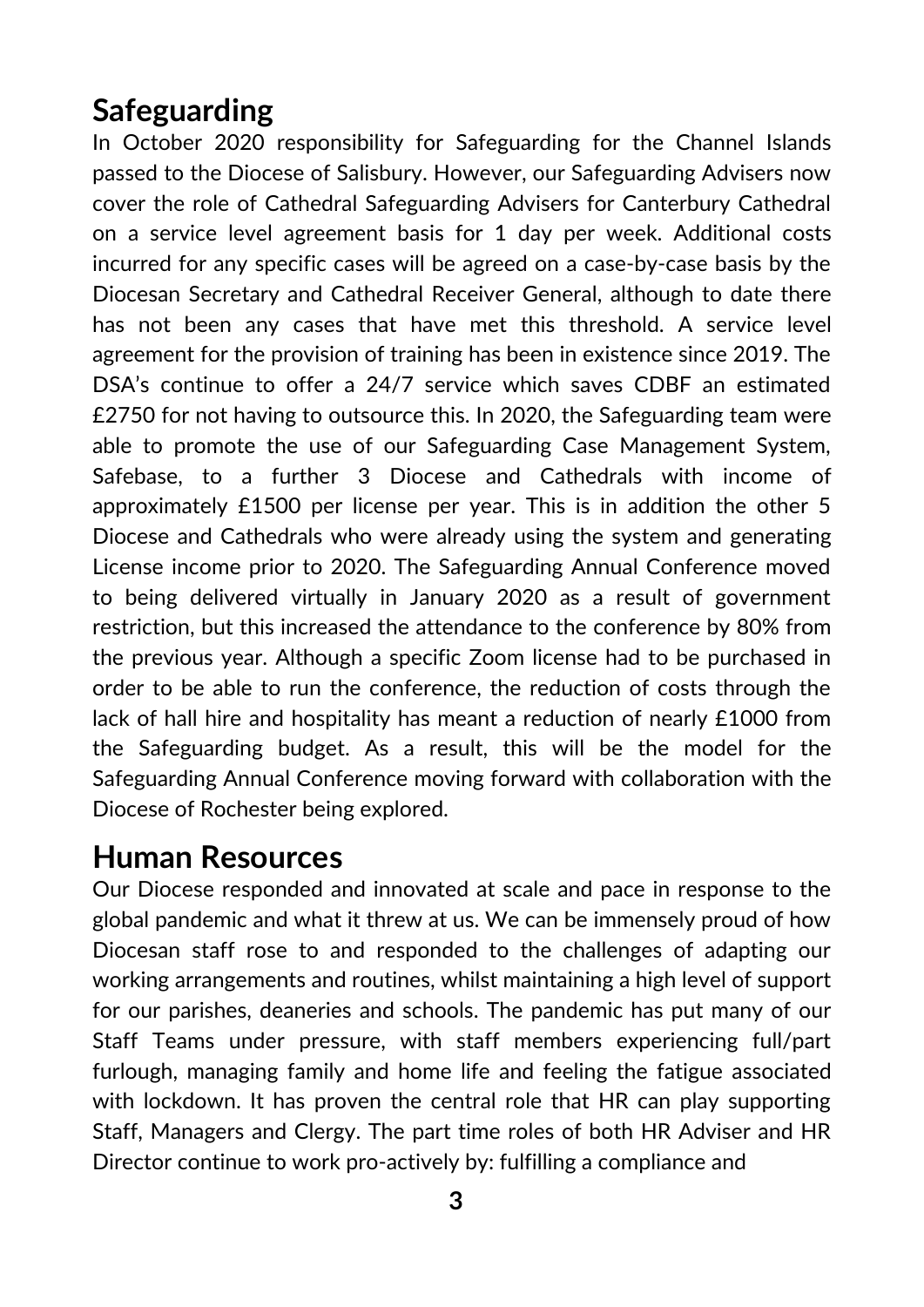transactional role ensuring good and lawful employment practice; but also championing diocesan work and improving the working lives of our staff. For 2021, the focus for HR will be: the transition back to the office post pandemic; developing hybrid working arrangements; and supporting the clergy people processes as a result of "Towards a Flourishing and Sustainable Future.

## **Communications**

Throughout 2020, the Communications Team worked hard to ensure that our diocese stayed connected during the Covid-19 pandemic. In the early stages of the pandemic, this meant producing frequent and clear communication for our parishes about the latest advice and legislation from the Government and the national Church. The Bishop's 'Parish Connections' mailing was born from this need. We have also introduced new regular mailings for children and youth workers, those interested in environmental and social justice and those working with parish finances. The amount of video work we have produced has increased exponentially – most notably our Day of Prayer and Pilgrimage, Bishop Rose's monthly sermons, and national services for the Church of England's online worship. In March 2020 we launched our new diocesan website, which continues to evolve and improve. Outlook Magazine is now under review, with the team looking to prioritise providing local churches with news, events and stories in a format that they can easily share, while also making the best use of our limited resources. In Autumn 2020, we facilitated our diocesan listening and discernment process through resources, videos and online support. We continue to provide our parishes and ministers with communications support and advice in handling difficult situations, such as local tragedies and high-profile events. We have also continued our work in the areas of statistics and data protection, enabling the annual Parish Returns, keeping our databases functional and up-to-date and fulfilling twelve Subject Access Requests on behalf of both our diocese and some parishes.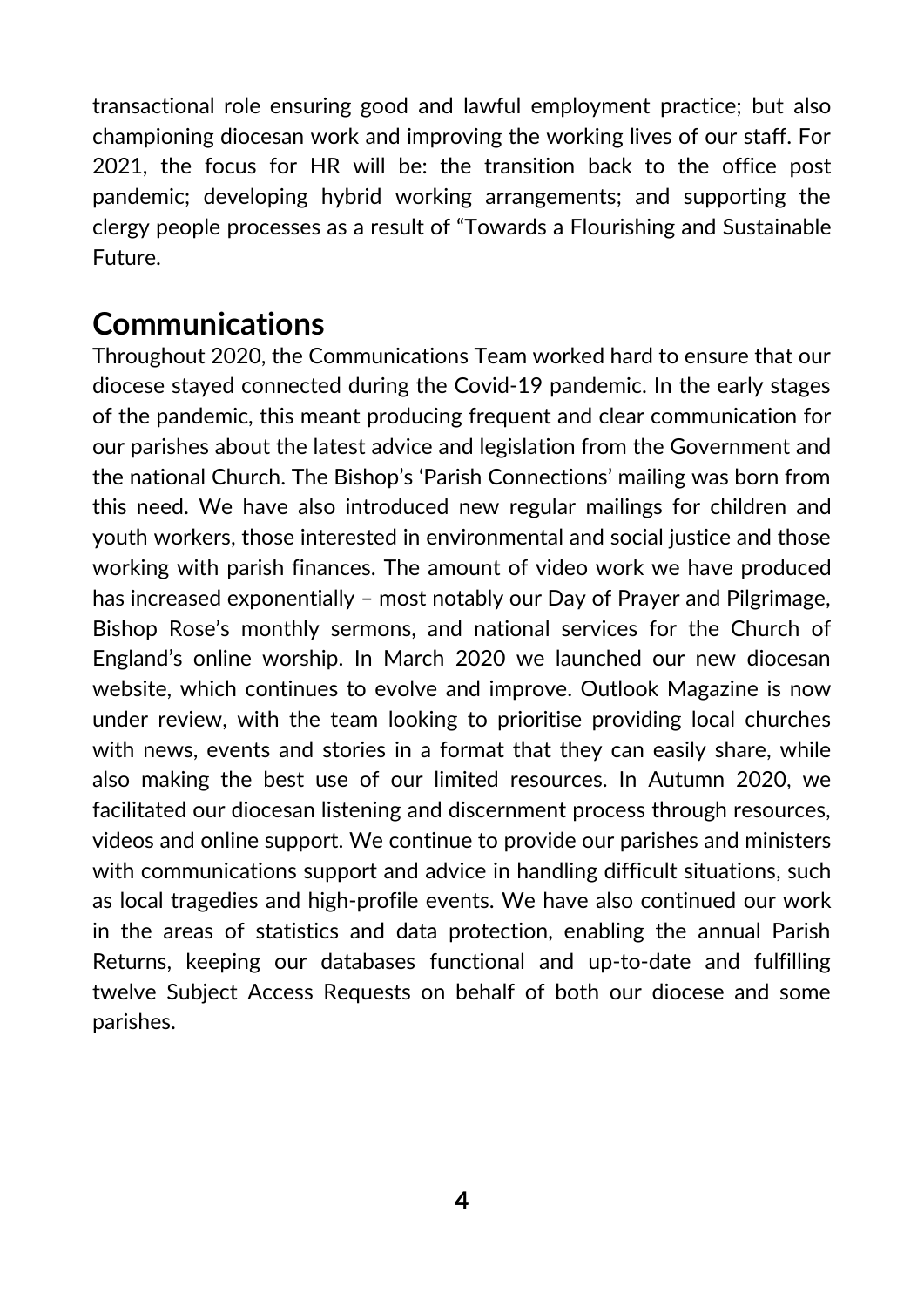# **Property**

The role of the Property department is to help all members of the Diocese implement the Diocese's strategy of a flourishing and sustainable future by maintaining and improving clergy housing to the best state possible within the agreed budget, and by giving advice about property matters generally. This past year has been difficult in terms of dealing with the ongoing repairs to our building stock. In view of covid as a department our budget reduced substantially. We maintained our level of current repairs and maintenance works but the remainder of our budget dealing with quinquennial works was reduced substantially to help the overall Diocesan budget at a time of crisis. This has led a back log in terms of essential quinquennial works which will end up being more expensive in the longer term.

Work that has been done over the past year has included:

- Dealing with all repairs and safety checks for our substantial portfolio of parsonage houses
- Renting empty houses where possible on Assured Shorthold Tenancies. This income is substantial and has helped in relation to the loss of parish share.
- The houses in three deaneries were revalued for annual accounting purposes.
- We provided advice to PCCs on a number of issues, including the leasing of parish land and buildings. Dealing with several cases of adverse possession, removing travellers who were squatting on a church hall car park, selling and buying houses to improve clergy accommodation.
- We continuously review both parsonage and glebe land for development potential. We have been working on a few major schemes where we are endeavouring to realise development potential, but these are unlikely to come to fruition for another 1-2 years. This work is done at risk.
- Over the last year we have sold two sites with planning permission and have recently obtained planning permission. for 2 additional building plots
- Coordinating the payment of council tax and water rates and applying for reductions where they are due.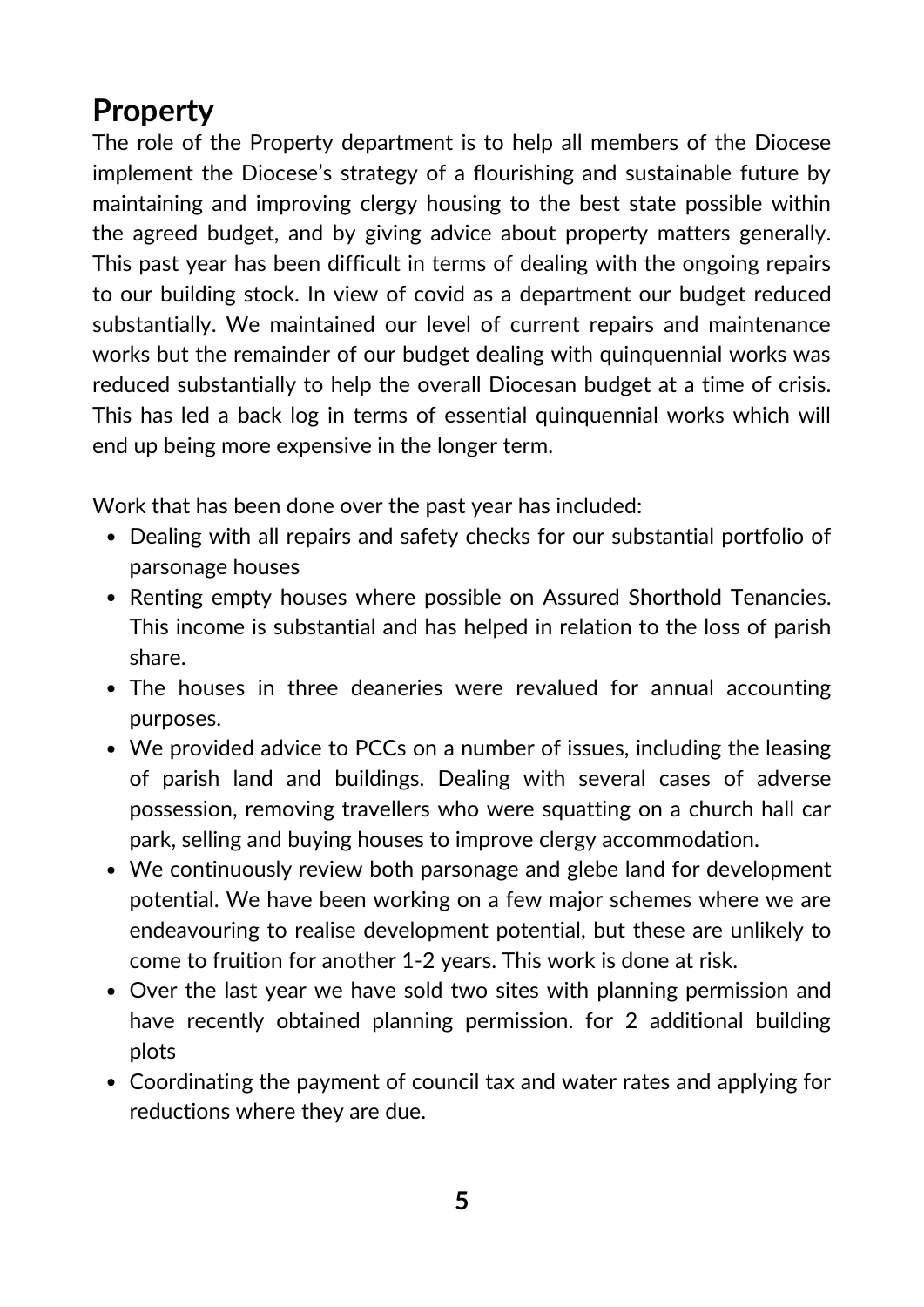In view of the cut in budget and our wish to become more sustainable in the future we are reassessing what the diocese will provide in terms of housing going forward. This is being done in three ways:

- 1. Reviewing the level of building works provided by the Diocese as opposed to the occupier on parsonage housing.
- Working with parishes to rationalise the stock of property overall an 2. example being using churches for general community use (where possible) in addition to its ecclesiastical use this would release other ancillary buildings for alternative uses thus helping make the diocese more sustainable going forward.
- Making all our properties more energy efficient. All our parsonage houses 3. have EPC's we would look to move these to the highest level possible for that specific house. This can only happen if adequate funds can be made available to do so. In view of current cost constraints this is unlikely to be in the next year or two.

The position will improve but we need to make the diocese sustainable going forward and this will involve difficult decisions being made in relation to all our properties.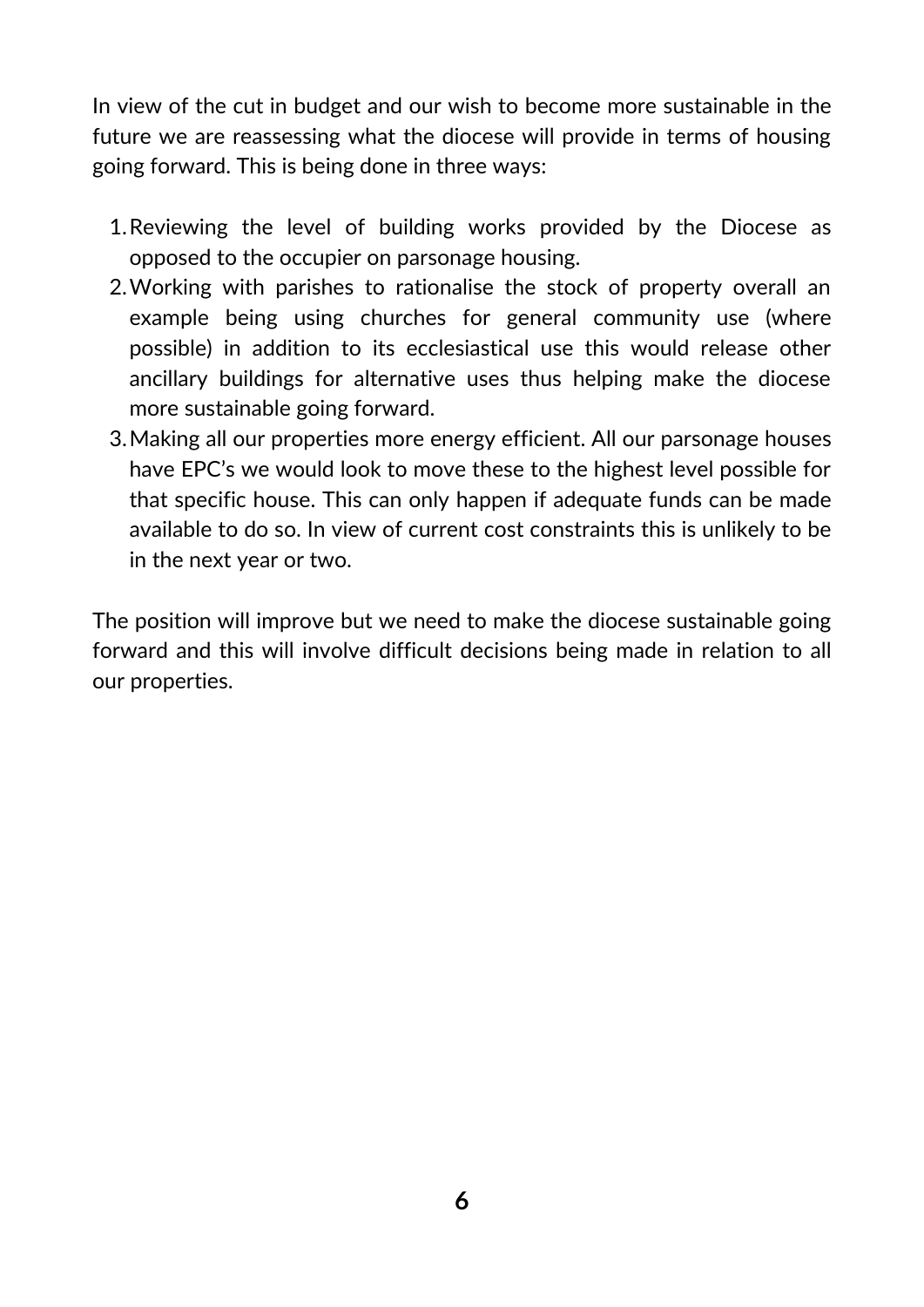## **Communities & Partnerships Framework**

The Communities and Partnerships Team (C&P) work together to express our faith in God through working with community engagement and chaplaincy, as well as social and environmental justice. The extreme changes to our society in 2020 as a result of Covid-19 and the lockdowns have brought many challenges to C&P, much of which relies on social and pastoral contact in order to care for the lost, the lonely and the unloved. Several of our core projects were stopped in their tracks and several staff went on furlough for varying lengths of time. Work became more home based as the Old Palace offices were shut, and the Director's full-time PA, Katie Janman, left her role in September 2020 to take up a new position running an Eco-Café in Folkstone. This administrative role will not be replaced in the near future, so admin resources are being shared across the frameworks. It has been a challenging time, but the crisis has highlighted the many ways in which parish and community engagement with social justice and care for the vulnerable has blossomed. Innumerable imaginative and responsive initiatives have been set up around the diocese, which have demonstrated the enormous desire and ability of our Christian communities to care for those locally in most need.

The **Environment Working Group**, led by Teresa Redfern and assisted by Karen Adams, continued to promote environmental and social justice for God's creation, helping the diocese to move towards its aspiration of becoming carbon neutral by 2030, through Eco-Church and Green Pilgrimage initiatives, and by bringing issues of environmental justice into the public square, and into the diocesan action plan and strategy. Online seminars and webinars were delivered. Teresa Redfern was appointed to the DAC, in order to promote environmental issues regarding church buildings, whilst Director, Jonathan Arnold and other officers pro-actively helped parishes and deaneries to think creatively about how their buildings are used for the benefit of the wider community and the environment, as well as local sustainable community projects.

**Together Kent** (TK) is a charity, chaired by Val Wallis, within the Diocese of Canterbury that brings people together to share best practice and build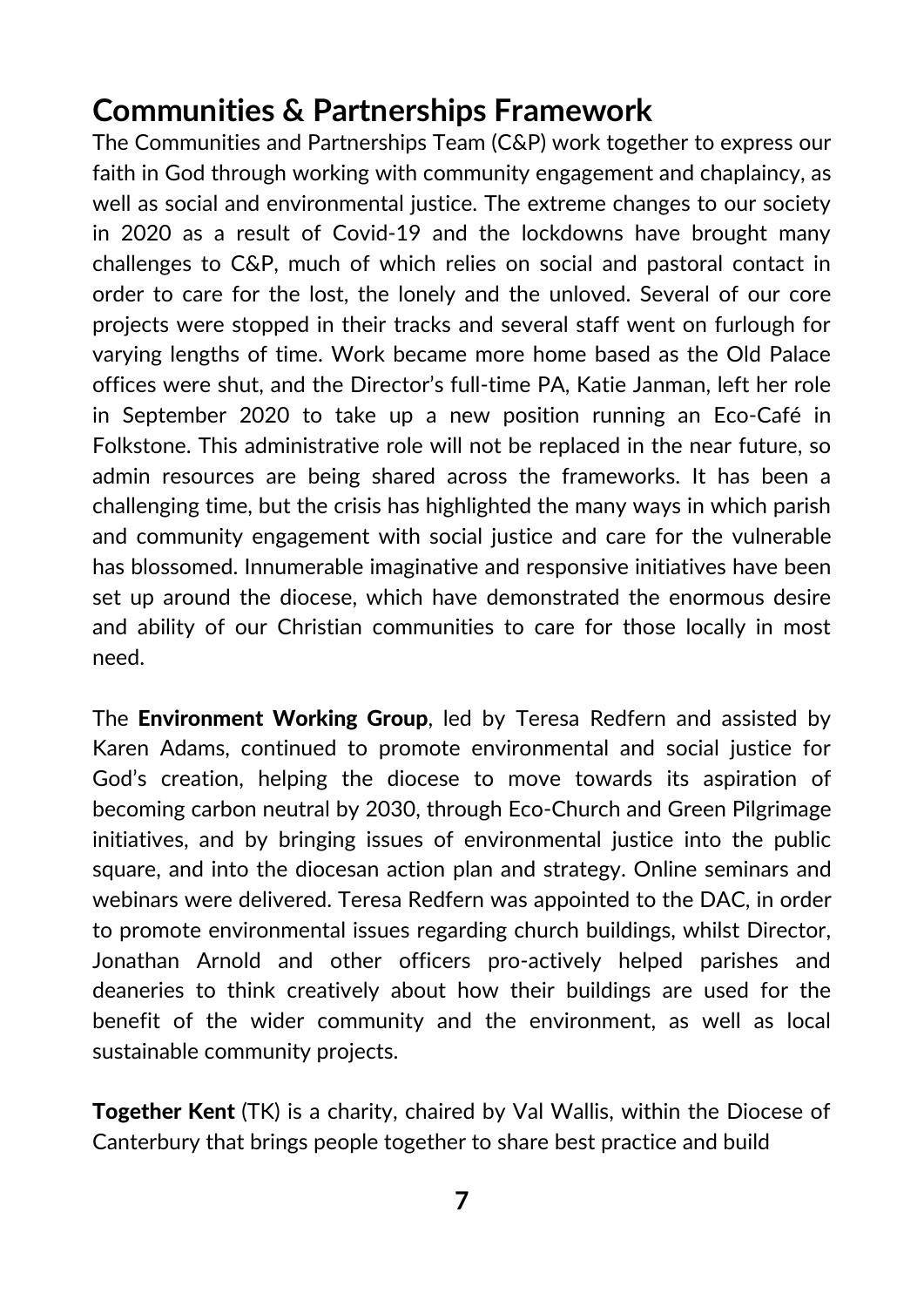capacity. Issues of low income, debt, lack of skills, poor mental health and isolation are complex and closely interlinking, trapping communities and individuals in a web of poverty. TK has recently 'disaggregated' from the Church Urban Fund so that the trustees are now all appointed by Canterbury DBF. Many thanks to Val for her work as Chair and for leading this process. We have projects within TK which are doing great work, which include **Break** the Cycle and Connecting Canterbury.

The **Break the Cycle** project, led by Keith Berry, which offers supported accommodation and community support in Newington, Thanet to young men leaving Elmley Prison who would otherwise go into homelessness gained more funding and, as of now, is ready to accept the first intake, with professional support from an experienced worker, Nicki Wood, in partnership with Seetec. As Keith Berry moves on in July 2021, operational diocesan oversight will be given by Karen Adams, under general oversight of C&P. Over the past few years Keith Berry has raised hundreds of thousands of pounds to bring Break the Cycle to fruition, and we thank him for all his dedication.

Connecting Canterbury (CC), led by David Hartwell, continued to serve and help people and families in need in Canterbury, and throughout lockdown our support was principally via our dedicated phone and the internet. Referrals came from clients themselves, Canterbury Food Bank, Salvation Army and other churches, Social Workers, the City Council, and other agencies. Thanks to the generosity of our Christian supporters through Churches Together (including payment of a families' rent arrears, at risk of eviction), we made many small, discreet emergency grants for heating and transport etc, and for larger grants up to £150 for white goods etc, we had wonderful support from Acts 435. There was a huge increase in need, and we also continued to urge people to bank and save responsibly, through our links to Kent Savers Credit Union.

Our Kent Refugee Officer, Domenica Pecoraro, continued to work with refugees and asylum seekers within the Canterbury Diocese, identifying the current and future needs of this vulnerable group of people in order to guide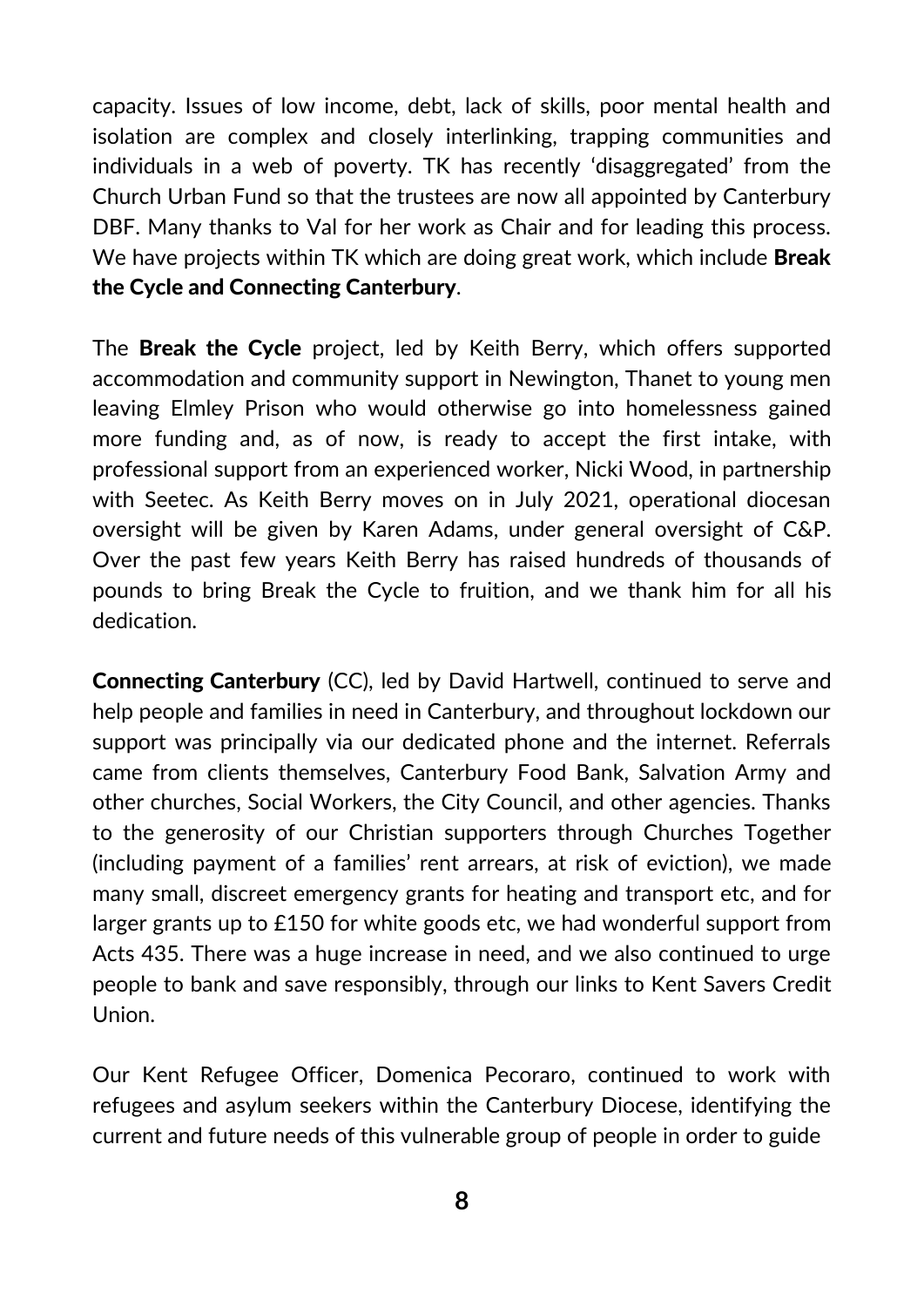where the Diocese can most usefully provide support. 2020 projects included a Voices of Welcome project, designing and awarded funds for £6,500 for a new project to work with secondary schools; fundraising £3,000 on behalf of Kent Refugee Action Network; supporting Canterbury Welcomes Refugees in securing fund £4,000 to deliver online educational support to refugee families in Canterbury; becoming part of World of Neighbours and representing the National Church in an international arena of practitioners; providing help and provisions to asylum seekers in Napier Barracks, and campaigning for the rights of asylum seekers accommodated there. Jonathan Arnold facilitated two meetings concerning Napier with Archbishop Justin, Bishop Rose, MPs and Councillors.

The Refugee Officer in Northern France, supported by Canterbury Diocese, Diocese in Europe and USPG, works in Calais and the surrounding area with asylum seekers and refugees. The post became vacant following the departure of Kirrilee Reid in September 2020. Kirrilee forged strong links with Maria Skobtsova House, a safe house for refugee women and children. The three partners hope to re-appoint, when work permits allow, at the end of 2021 or start of 2022.

The St George's Community Meal is a weekly evening of hospitality, welcome, hot food, and community engagement at St George's Parish Hall in Ramsgate. It is run by a committed team of volunteers and funded from grants and donations. The project stopped in March 2020 due to Covid and Nigel Clarke stood down as leader. Food from St George's has been distributed through the year from Sharon Goodyear's Food Club. Matthew Hergest has now joined as leader of the community meal and member of C&P. We re-open end of June 2021.

Our Overseas Partnerships include overseas mission partners in Madagascar, Germany, Arras and Bec through the overseas working group, led by Rev Carol Smith. We hosted a small visit from our German partners in October 2021, including tree planting at Shepherdswell, but they had to return early due to Covid restrictions. We expect to host another German visit in Spring 2022. Jonathan Arnold and Bishop Rose hope to visit Madagascar soon.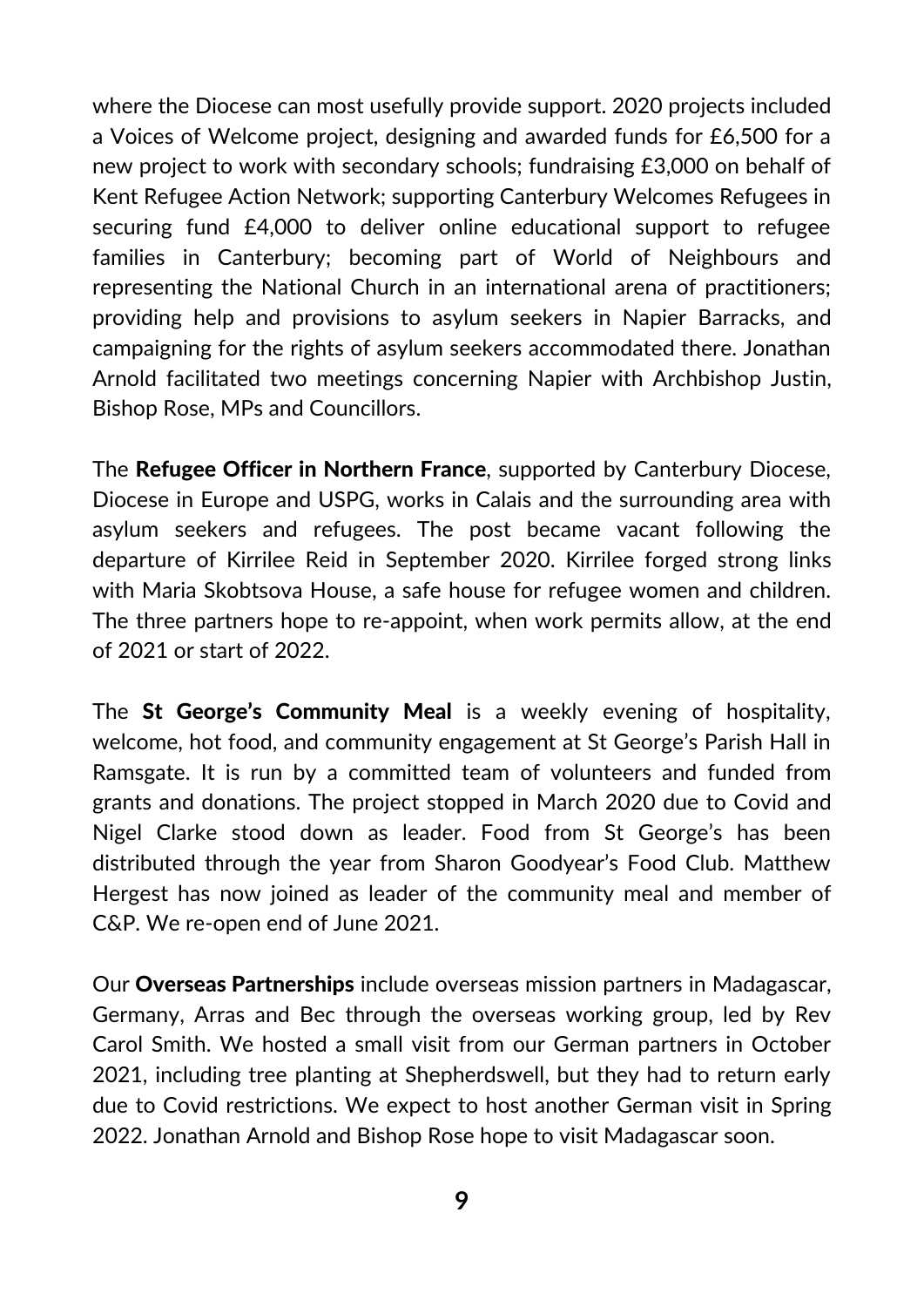Interfaith work included Jonathan Arnold helping to plan the Interfaith Week and Stephen Laird's Kent University Chaplaincy, which is multifaith team, who jointly planned interfaith events.

The Director of C&P remained a trustee of the **Canterbury Diocese Association for the Deaf,** and Karen Adams, in collaboration with colleagues in HR, C&P convenes the Access Group, continued to ensure that disabled staff, parishioners, and others feel supported and included by both parishes and the wider diocese. Karen Adams has also been appointed Bishop's Advisor for Disability issues, and appointed to the National Diocesan Disability Advisors group.

Pilgrimage: C&P have been an advisory partner on a European Interreg project that started in 2017. The first stage of the project finished in 2020 and a report has been drafted which will be available to the public on green pilgrimage in 2021. Additionally, a number of meetings have been held between interested partners on raising the profile of pilgrimage and supporting churches on significant pilgrim routes within the Diocese.

The Diocesan Advisory Committee (DAC) continued to meet online for most of the year and our Care of Churches Officer, Edmund Harris, completed and had signed off a project for Historic England, consisting of a register and report of churches in the Diocese, forming a useful database of buildings, their requirements and level of structural risk. The completion of this work brought the funding partnership (for the Care of Churches Officer role) with Historic England to an end. Many thanks also to Charles Josefson for his diligent work as Assistant Care of Churches Officer.

From May 2021 the DAC will no longer be part of C&P but a separate department under the line management of the Diocesan Secretary.

Our Chaplaincy work includes the Anglican Chaplain to the University of Kent (see separate report below), and our Rural Business Chaplain, Rev Chris Hodgkins, supported with Link Funding from the Church Commissioners, who supports those working in the rural business sectors, and provides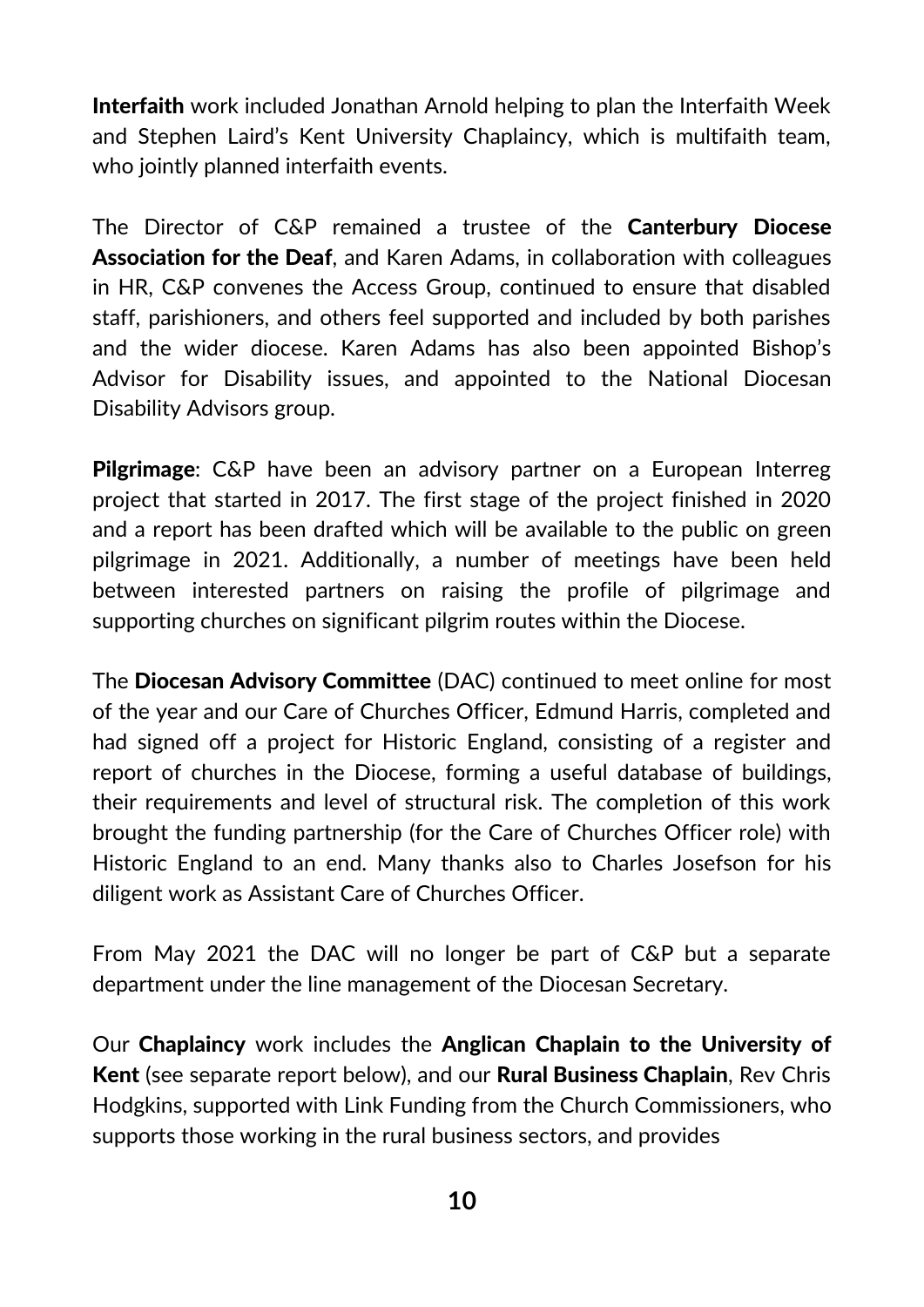pastoral and practical support to farming families dealing with issues that cause them stress and anxiety. Due to Covid, much of the farm and agricultural chaplaincy visiting became impossible and Chris has been on furlough from his chaplaincy role for much of 2020.

The Voluntary Chaplain to the Port of Dover and Eurotunnel, David Slater led an ecumenical team for Dover port workers (all companies) and passengers, the RNLI Lifeboat team and visiting seafarers, and attends to the needs of Eurotunnel passengers and staff, especially at times of high tensions. The year was characterized by Covid lockdown and many vessels being docked, including cruise ships. David led a fantastic response to the travel and traffic crisis in December, when France closed its borders, helping lorry drivers with food, water, and blankets. An emergency fund was set up, a large donation given by Dover DC, and the Archbishop visited to thank volunteers, with Jonathan Arnold, after Christmas.

Kent Workplace Mission: David Slater writes, "Workplace chaplaincy has been difficult for the first part of the year with many businesses closed or not allowing visitors. Even when visits are made it is hard to know if someone missing is working from home, furloughed, or fired. Ship visiting has been impossible. Where people are in offices good conversations have resulted, especially people suffering bereavement and not getting other support. When office life does resume many relationships will need to be rebuilt from scratch."

Kent Emergency Chaplains Scheme: David Slater writes: "Emergency chaplaincy was on hold due to funds being still inaccessible due to changes in church leaders. The December situation at Dover has resulted in some funds becoming available and a recognition at county and district level of the great potential available through churches. Working ecumenically, rather than 'Anglican driven', is getting some access to areas such as Ashford and Ramsgate. The explosion (4th May) in Ashford did at least get the Salvation Army called to give welfare assistance rather than the Red Cross."

Anna Chaplaincy is an ecumenical, community-based, chaplaincy promoting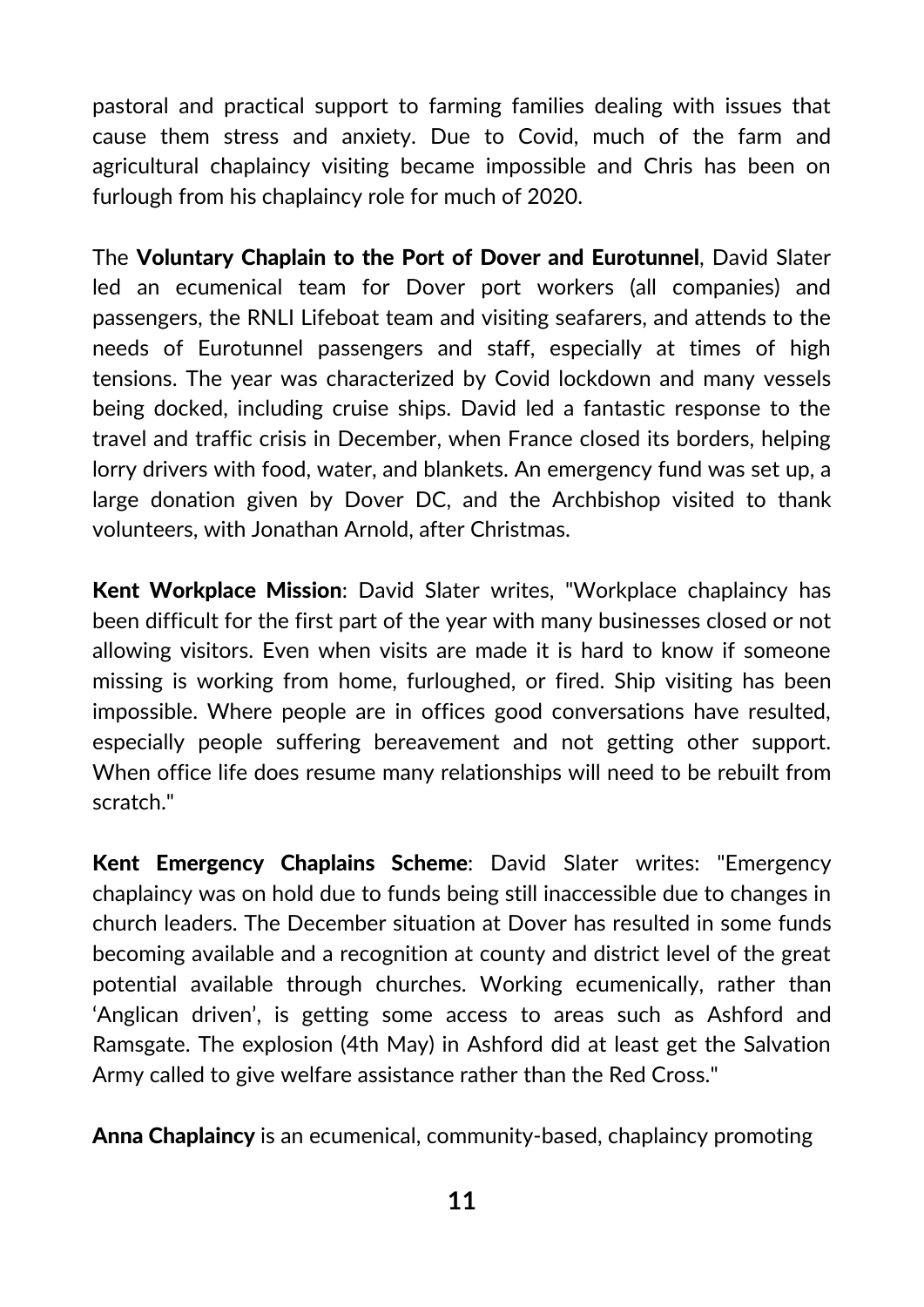the spiritual welfare of older people. The C&P Director chairs the Anna Chaplaincy Reference Group and supports Friendly Singing – a community singing project for older people, funded by the Friends of Canterbury Cathedral. During the Covid crisis musician Adrian Bawtree made many singalong videos for online use and for care homes. In the autumn there was a successful webinar entitled Ministry with Older People.

Our diocese is home to several thousand Travellers whose ancestors first came to these shores about 400 years ago. Our new voluntary Bishop's Advisor to Roma, Gypsy and Travellers communities (and member of C&P), Martin Burrell, appointed in the summer of 2020, is building a chaplaincy team and leading national online training courses for those interested in this work. He has also organized national training webinars for those interested in this chaplaincy.

**Ignite**, an SDF-funded Fresh Expression form of church which comprises of plants across the Diocese and in Guernsey. It is a combination of community outreach and weekly evening events which present the Gospel in a friendly and interactive way and enables people not engaging with traditional church, to meet Jesus and have their lives transformed. Ignite leaders, Patrick and Debbie Ellisdon, have had their working routines and arrangements significantly affected because of Covid. Physically visiting any of the Ignite Plants has been difficult, because they have not been running and they have not been able to visit any of our Enablers because of either travel restrictions, social distancing or them being furloughed. This has resulted in them having to work exclusively from home and having use the Zoom and Teams applications to meet with the Ignite team members. Although Zoom has in many ways been helpful, it cannot replace physical meetings. The plants in the summer 2021, and the project has been given extended funding from the Church Commissioners until 2023.

Canterbury District Fairtrade group continued to work to raise local awareness of the Fairtrade system and to promote the use of Fairtrade products to tackle the challenges of global poverty, injustice, and environmental sustainability.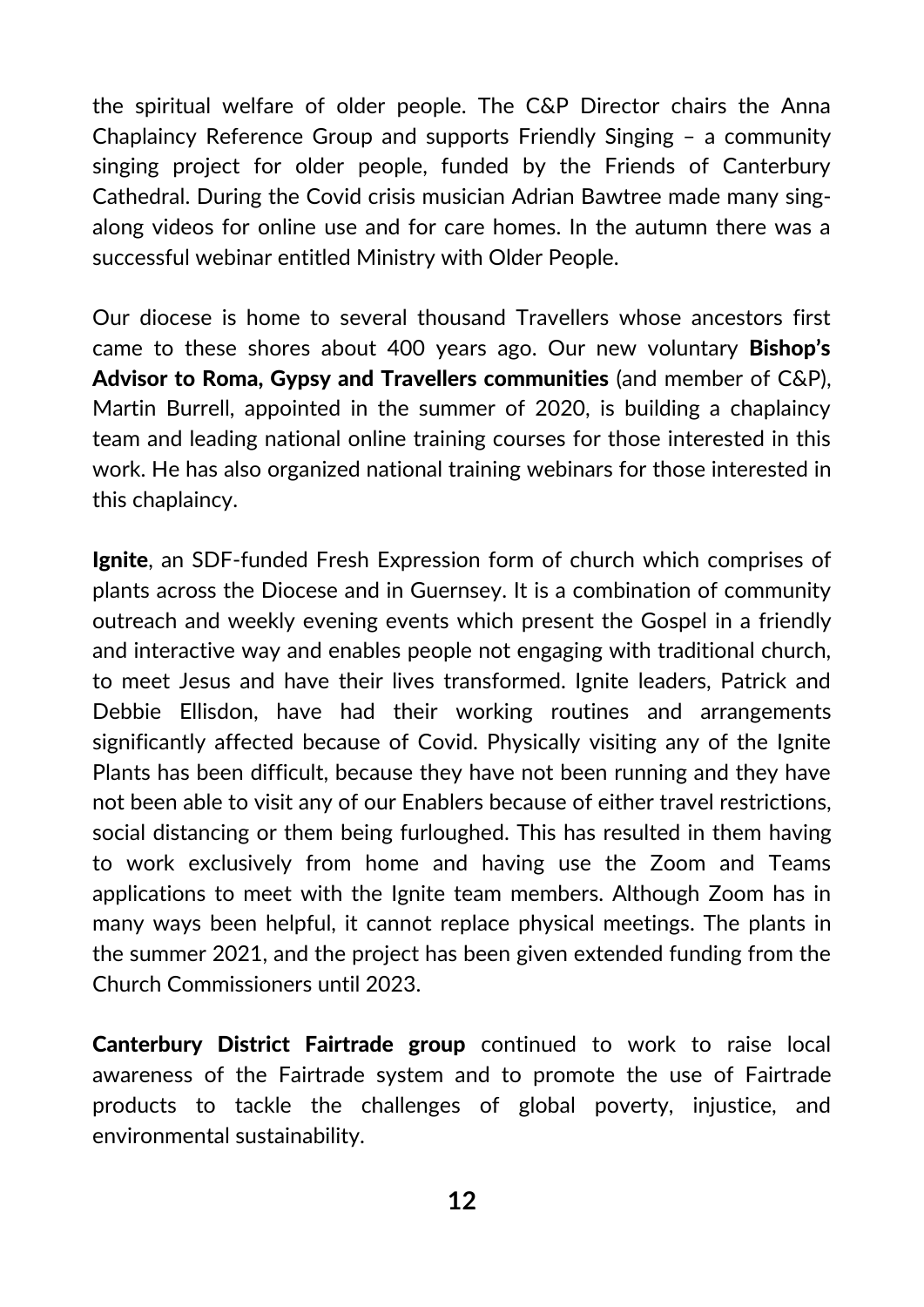The **Clewer Initiative** is the Church of England's response to modern slavery, working to raise awareness of the issue, identify victims and provide victim support and care. Jonathan Arnold sat on the South East board for Clewer and there were online webinars in the Diocese concerning County Lines.

**Funding:** a number of applications for funding, made by Karen Adams, have been made throughout the year resulting in two successful Kent Community Foundation grants being given for work. One was to support the work of St George's throughout the pandemic and the second was for refugee work in the Diocese. Karen also raises money for CC through Acts 435. Keith Berry has funded Break the Cycle through TK, and David Hartwell regularly raises funds for CC. Our Refugee work is funded through private donations and the Bishop's Justice Appeal, to which you can [donate](https://www.canterburydiocese.org/mission/faith-in-action/working-with-refugees/bishops-justice-appeal/) here.

*The Revd Jonathan Arnold* Director of Communities and Partnerships

*Jane Ashton* Co-Chair, Communities and Partnerships Board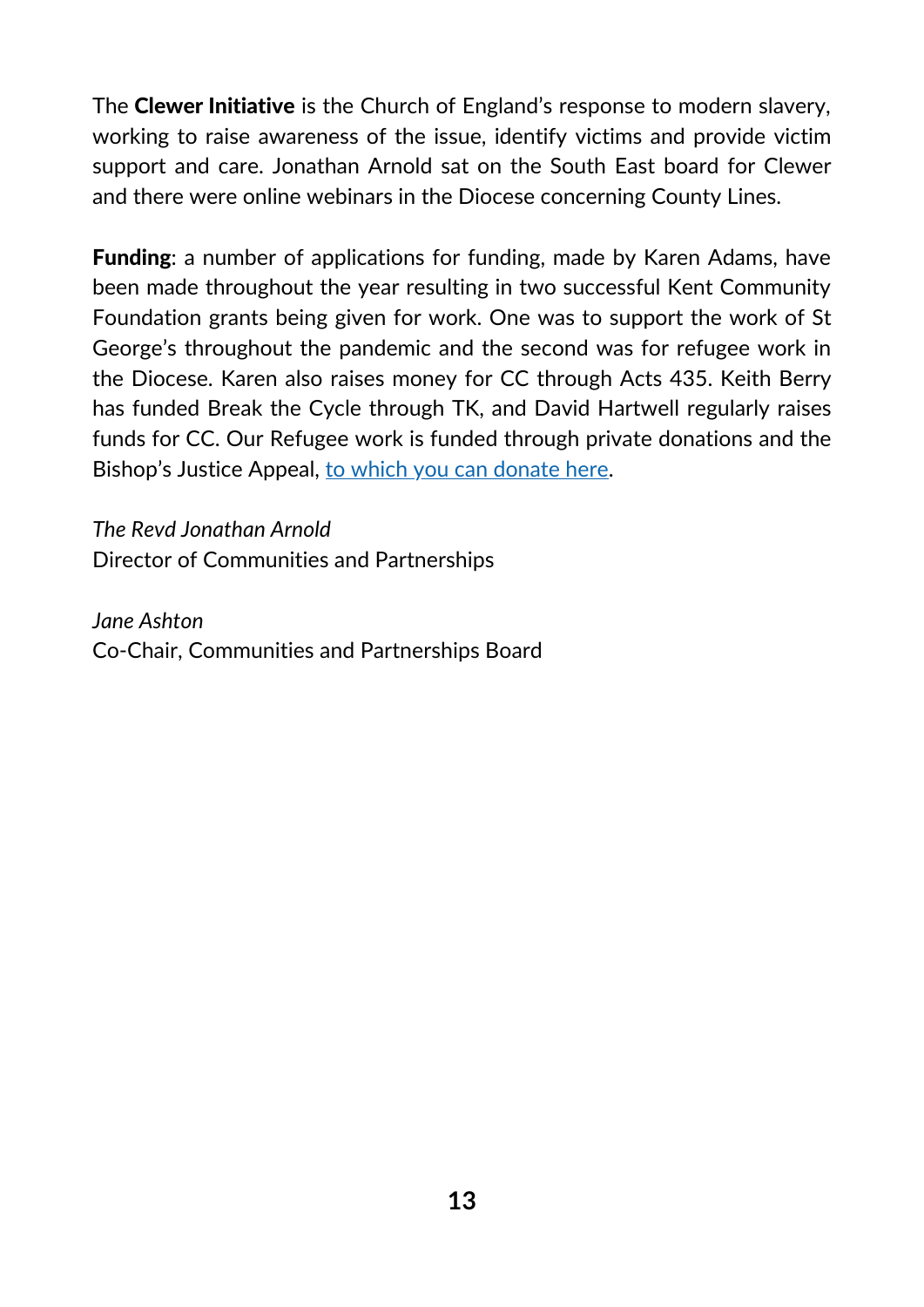## Anglican Chaplaincy, University of Kent 2020

As Anglican Chaplain (a 0.9 Diocesan post) I am part of an ecumenical and multi-faith chaplaincy team (of which, as 'Dean of Chaplains' I am the focal contact and administrative lead). We operate among a staff and student community of approximately 18,000. Around 12% of the student body are UK domiciled African heritage (twice the sector average); just over 20% are European/overseas, including many more students traditionally designated as 'BAME'. From a mission and ministry perspective, my work has always been energised by student uptake of an intense and quite structured programme of outreach activities, including coach trips, pizza nights, the weekend away and further faith based cultural and social events. The annual University Carol Service in the Cathedral, the form of which reflects the diversity of the university community, is 'the jewel in the crown'. The weekly Anglican Sunday services (always followed by lunch) on campus provide a Eucharistic heart to the ministry. The Staff Reading Group is an important focus for faithbased discussion. Meanwhile, there are many ongoing structural, social and academic engagements with the wider life of the university. I am supported in my work by volunteer lay assistant Andrea Koenders-Donnan, and it is also reassuring that Revd Dr Stacey Rand, a self-supporting minister, is a member of the academic staff within the University.

For most of 2020 it was not possible to run things as normal but the Chaplaincy's profile among students and staff was maintained, and some aspects of its operation were strengthened. Student and staff engagement was facilitated by a range of online offerings (worship, meetups, signposting to other online resources). These offerings were collated and promoted to a growing mailing list through a weekly e-newsletter, ecumenical and multifaith in spirit and including lively editorial and short articles from a range of contributors. This presented the chaplaincy as unified and collaborative which, itself, is an important message. Even pre-Covid, students were used to approaching the chaplains via email/phone (often happy to have questions and pastoral issues addressed using that medium) and this continues to be the case.

The Covid situation has brought with it unprecedented opportunities for the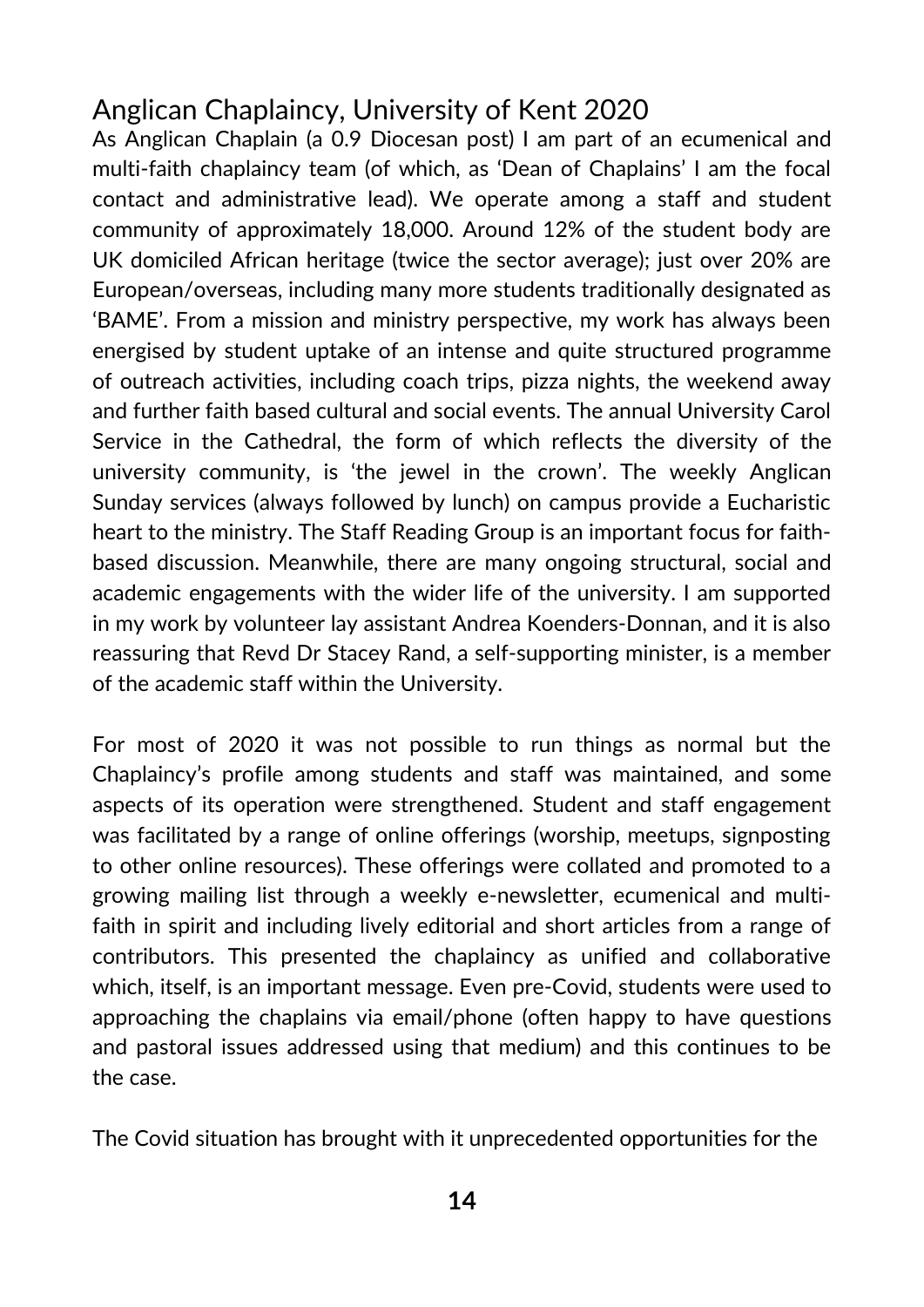Chaplaincy to engage with meetings and discussions of the wider plans and concerns of the University around student and staff welfare; community life; and the 'Prevent' agenda: this is due to the greater accessibility of meetings (via Zoom etc) and because the University is moving through a painful time of re-structuring, involving movements and changes of staff. From an academic perspective, I have continued my Biblical teaching for St Augustine's College of Theology online, and have been glad to draw on University resources in developing and updating my New Testament and Islam specialisms; and researching for articles for publication: these are vital offerings, given the sector-wide pressure on Theology and Religious Studies departments within Universities, and the risk of losing valuable skills and knowledge which the Church relies on to train its ministers. 2020 saw the creation within the University of Kent (but with national and international ambitions) of the Centre for Anglican History and Theology (CAHT), and I am pleased to have been a founding member and have already chaired one of its meetings.

When things return to 'normal' it will be important to revive - as far as possible - the very best of what happened in past years, whilst capitalising on the insights gained and the opportunities which have arisen during 2020 (and into 2021). In 2020 a 'Council of Reference' was set up within Communities and Partnerships to support my work, and it is hoped that this will provide a context for some new thinking which will be both realistic (in the face of the inevitable challenges) and visionary.

#### *The Revd Dr Stephen Laird*

Anglican Chaplain and Lecturer in Theology and Religious Studies, University of Kent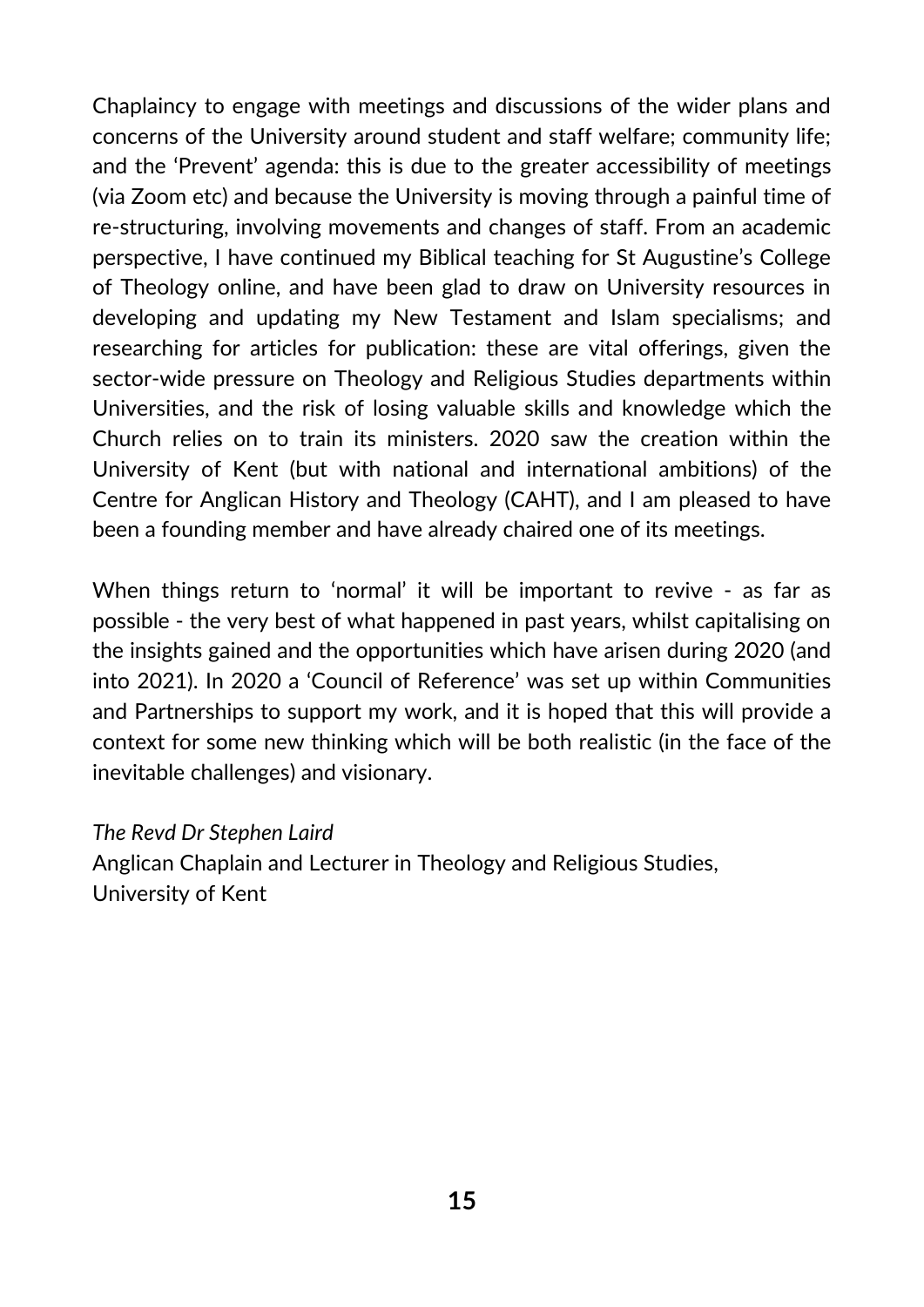## **Children, Young People and Education Framework** 1.Introduction

This report encompasses the statutory duties of the Diocesan Board of Education (DBE) and the scope of the Children and Young People (CYP) Framework. Both bodies work closely together to encourage, support and help resource ministry with and for children and young people in churches, households and schools.

#### 2.Vision

Our vision statement wholly underpins our strategy and thinking:'To ensure that every child and young person in the Diocese is at the heart of mission, having the opportunity of a life-enhancing encounter with the Christian faith and the person of Jesus Christ; that they reach their God-given potential and are an integral part of church life.'

#### 3.COVID-19 Response

There have been both adaptations and lessons learned during the pandemic: more regular email updates to schools and pastoral conversations with leaders and local ministers, advice on helping to navigate uncertainty and resources targeted to reduce burdens on teachers' planning, such as weekly collective worship videos. We reimagined Cathedral Schools Days online and have also made our training courses more accessible by developing a flexible offer. At the same time, we have kept our eyes looking ahead, publishing a bereavement pack and a suite of resources entitled Rebuilding community… rebuilding the wall to support leaders in approaching the 'rebuilding' of school communities as lockdown periods eased.

It has been really inspiring how churches and school staff have connected with families in purposeful and sensitive ways within their shared communities; keeping in touch with vulnerable families by telephone, delivering meal vouchers, food parcels, resources and stationery packs, or simply offering a listening ear. It is undeniably hopeful that people joined together to serve others willingly, promote equality and call out injustice.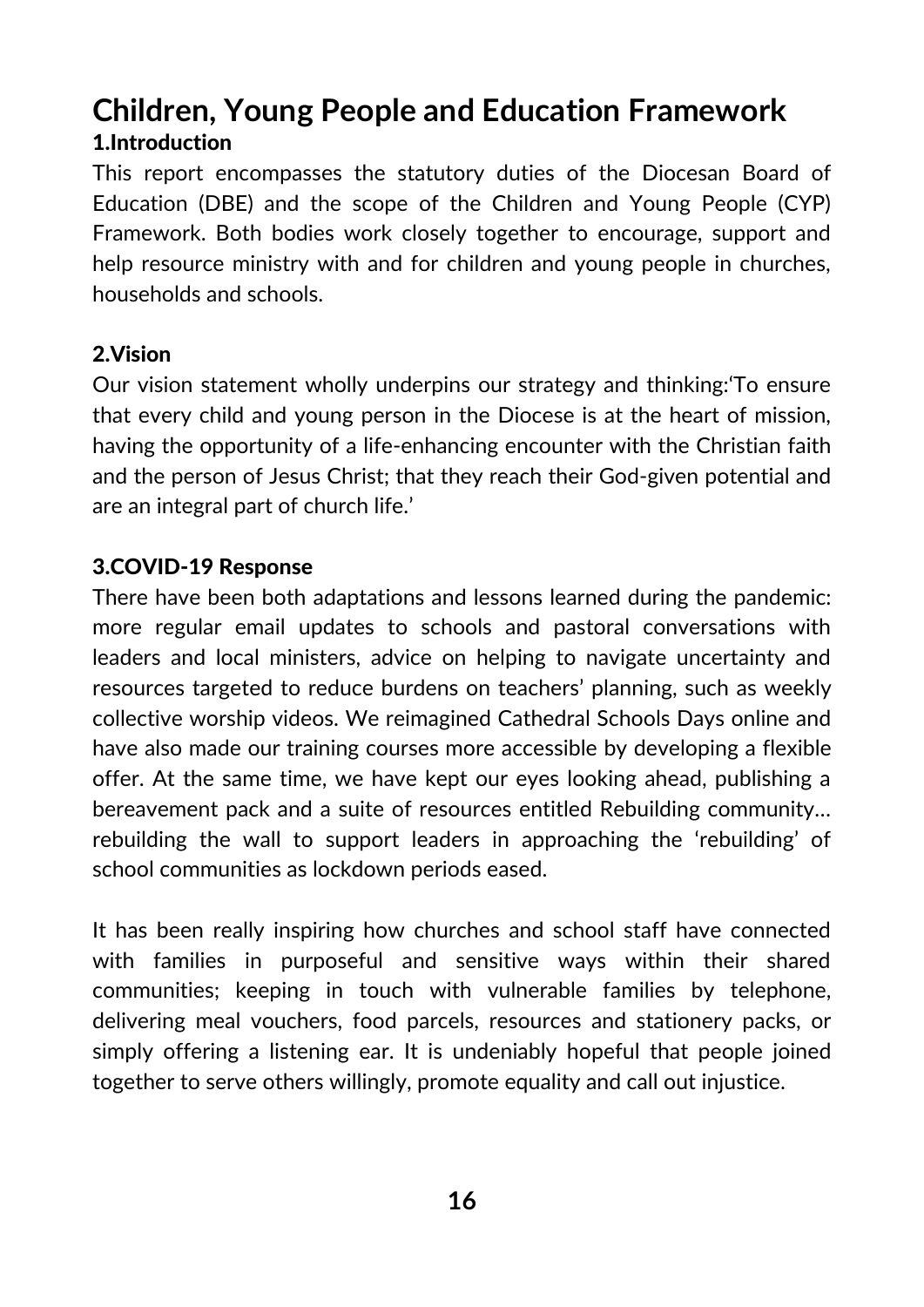#### 4.The Diocesan Board of Education

The DBE serves 104 Church of England schools within the diocese, equating to approximately 25 800 pupils. These schools are supported through school improvement advice, consultancy and training, in addition to materials, policy and guidance on issues relating to Christian distinctiveness and inclusiveness.

#### 4.1.Statutory responsibilities

The DBE is required to provide an annual report to Diocesan Synod on its statutory responsibilities.Summaries of those duties and related activities during 2020 are as follows...

*To promote education within the Diocese of Canterbury, according to the faith and practice of the Church of England (CE):*

- In addition to publishing resources and creating a varied training offer, our team focused on the quality of church school inspections, deciding to adopt proposed national changes to SIAMS Quality Assurance processes
- Preparations for the implementation of a new DBE Measure
- Implemented the second phase of Relationships and Sex Education and Health Education support for schools
- Initial Ministerial Education: established placements for curates in schools

*Promote religious education and religious worship in schools in the diocese:*

- Established a training course for Religious Education (RE) Subject Leaders
- Planning guidance for both RE and Collective Worship
- Supportive engagement with schools preparing for a SIAMS inspection in 2021

*Watch over the interests of church schools and secure the provision of new schools:*

Agreed a Strategy for school organisation and an operational plan for expanding educational provision. The strategy advocates extending the availability of a CE education to more families across the diocese, as well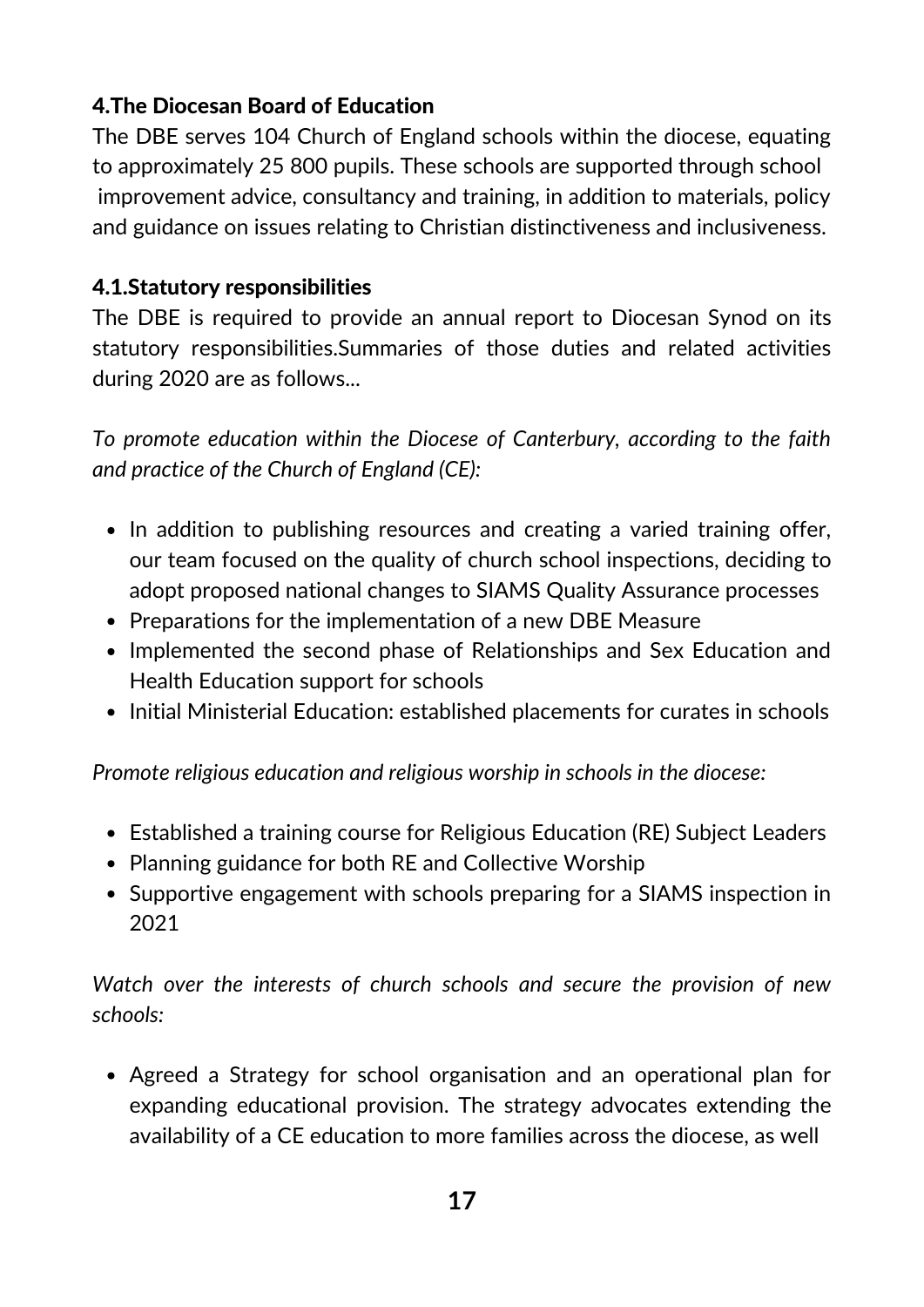as ways in which they might encounter the Christian faith. Our aim is both to open new church schools and to think creatively about encouraging and planting new worshipping communities.

*Give advice as to matters affecting church schools and church educational endowments:*

- Continued to provide support for church schools, site trustees and Academy Trusts in educational legislation, particularly in relation to the use or development of land and buildings and governing documents
- Adapted to a new national model of capital funding for Voluntary Aided schools

#### 4.2.Performance

On present inspection data, 99.0% (SIAMS) and 95.7% (Ofsted) of our 104 diocesan church schools are graded Good or better.

#### 4.3.Leadership

DBE officers continue engagement with the CE Foundation for Educational Leadership, with the ambition of sustaining and developing a movement of inspirational leaders. Niki Paterson, Deputy Director of Education completed the Diocesan Education Leaders Programme, four candidates from diocesan schools were awarded the CE Professional Qualification for Headship, and we continue to run a Peer Support Network for leaders in small and rural schools. Officers have advised on leadership appointments in schools and afford a high priority to the induction, well-being, and nurture of headteachers, offering time for reflection and renewal through the chaplaincy team at The Living Well.

#### 5.Children and Young People's Ministry (ChYP's Ministry)

#### 5.1.Personnel

We began the year with a vacancy for our diocesan Children and Young People's Ministry Adviser and are indebted to the small team of skilled, creative parish children and youth ministers who faithfully initiated and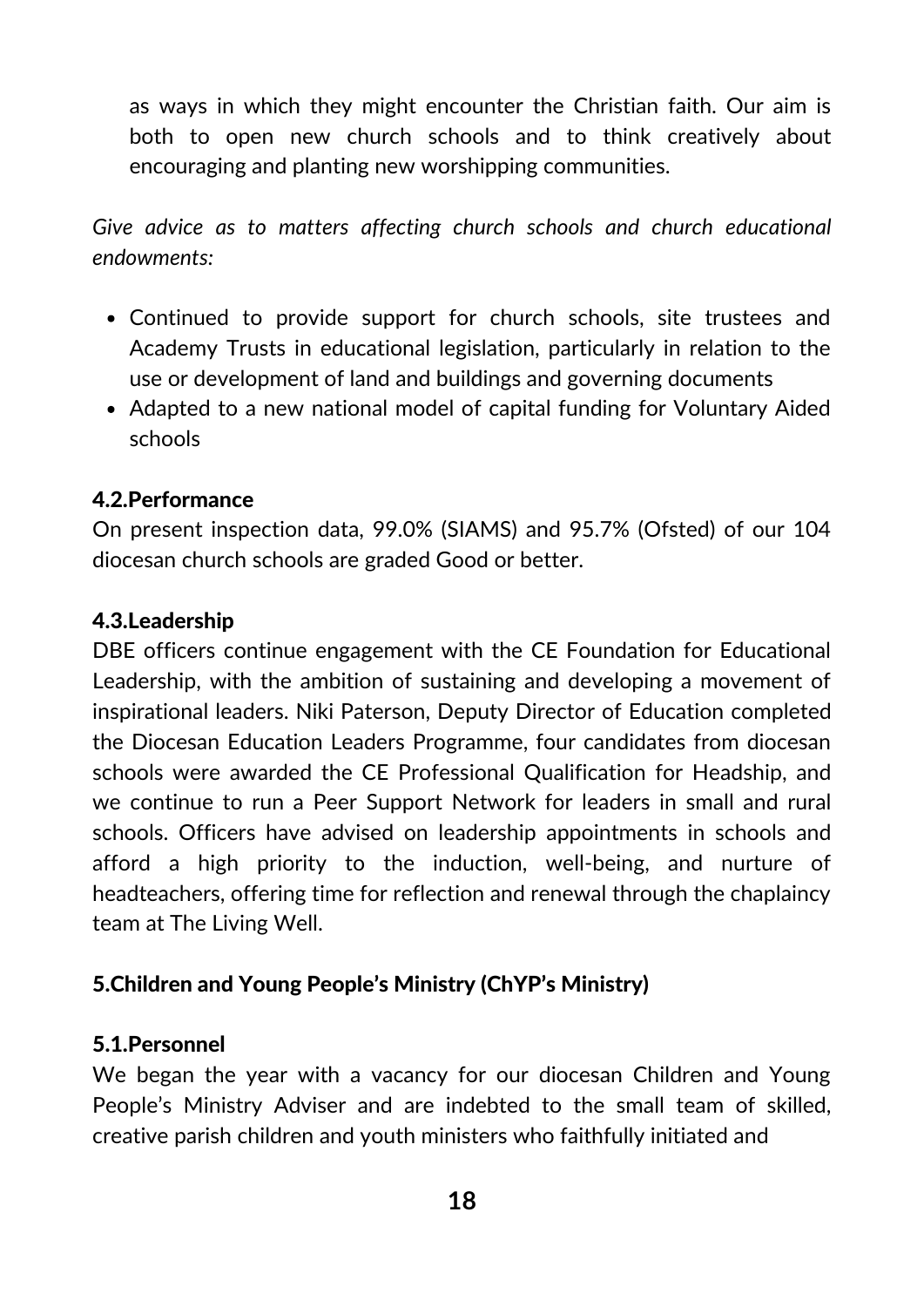enriched networking opportunities, signposted resources and curated COVID-19 advice for colleagues. Although the position was filled in the Spring, the person appointed sadly left for personal reasons. After a second recruitment round, we were delighted to welcome Ben Hatfield to the team in November.

#### 5.2.Growing Faith (GF)

The GF adventure seeks culture change, so we have continued to ask the question across different settings: what do these activities and decisions mean for our children, young people and households? This was at the heart of a Bishop's Day in December entitled What makes children and young people flourish? which included a keynote speaker, group discussion and an introduction to our diocesan Growing Faith reflection tool for parishes.

#### 5.3.Youth Hub, Sittingbourne

Until the national lockdown was announced in March, the Youth Hub had been achieving success in building fruitful relationships with local schools, discipling young Christians and enabling young people in leadership, both in staff and volunteer positions at the Hub. Throughout the summer and autumn, due to high infection rates in Swale, it was deemed unsafe and unwise for the Hub to open, so activity was paused for the rest of the year.

#### 5.4.Faith and Nurture Project

The second phase of the Faith and Nurture research project concluded in December. Consultant Ronni Lamont's report highlighted that:

- young people are extraordinarily ready to talk about their spirituality if given the setting and space to do so and if they have your trust
- the power of a good chaplain, whether attached to uniformed organisations (cadets) or schools, can be instrumental in making the church more relevant and accessible
- joining a church choir can be good for helping young people to stay in the church
- young people have a desperate need to be treated like adults and to be active members of a worshipping community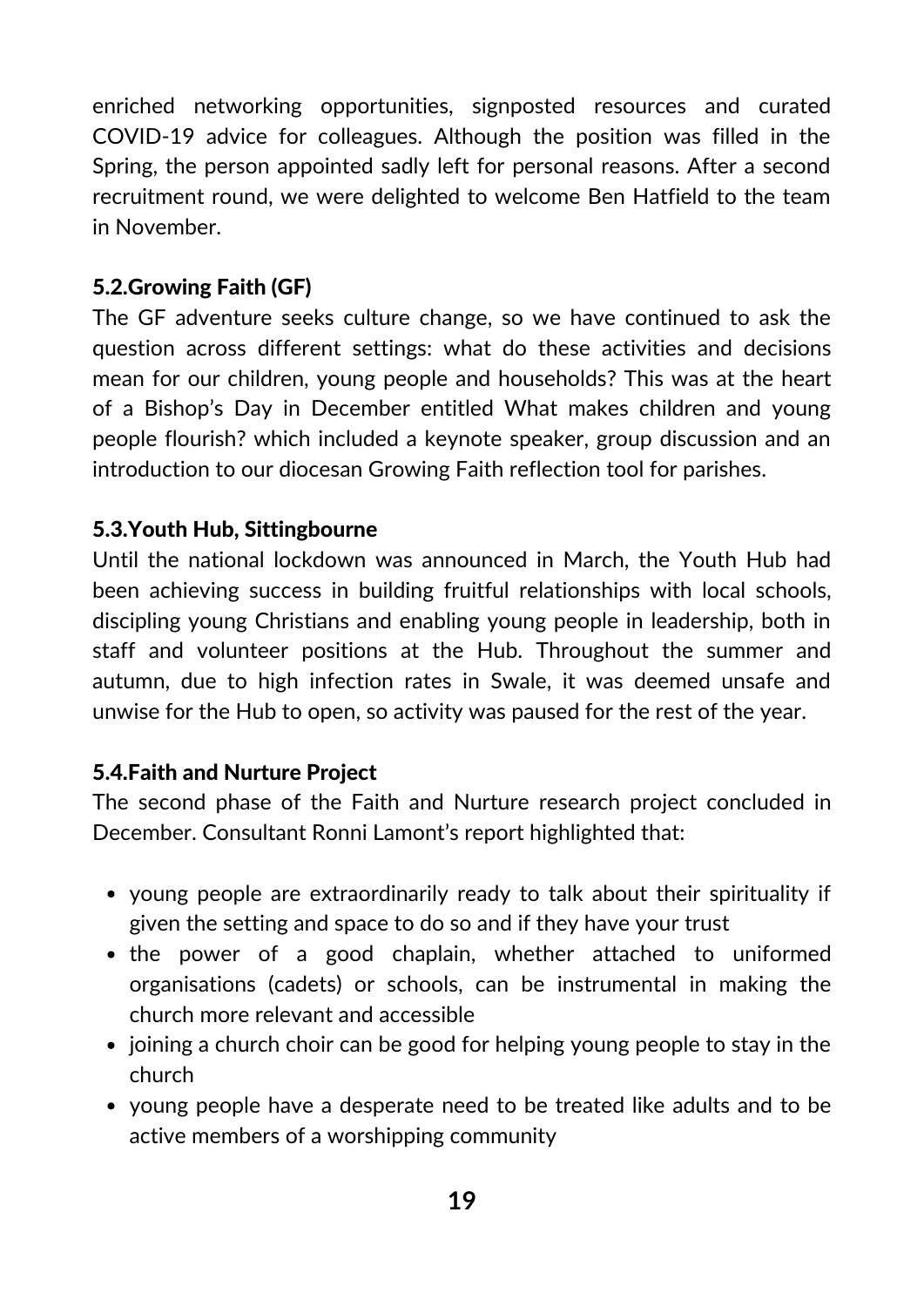#### 6.Looking Ahead

Acting on the climate emergency, responding to the mental health crisis and creating contexts that allow for connection across generations are all key challenges ahead of us. Outdoor forms of church may be a timely response to these needs as they are intrinsically linked to nature, positive for mental wellbeing and accessible for all ages.

In relation to schools, DBE officers plan to work closely with diocesan colleagues engaged in developing strategies for rural ministries, developing an overall strategic plan for small and rural schools to be sustainable and viable, with a clear idea of where they fit into the diocese's wider vision for rural communities.

Above all, we must focus on issues of diversity and racial, social and environmental justice. Allied to this, greater involvement of children and young people is vital to the health of the church; their voice must be heard, valued and shared more intentionally. Thus, we are developing plans for Archdeaconry Youth Forums; action learning environments to empower and equip young people in leadership and a platform for responding to contemporary issues that matter to them, hearing and amplifying their voices throughout our church governance structures.

*Canon Quentin Roper* Director of Education

*Dr John Moss* Chair of the Board of Education

*The Ven Jo Kelly-Moore* Co-Chair of Children and Young People's Framework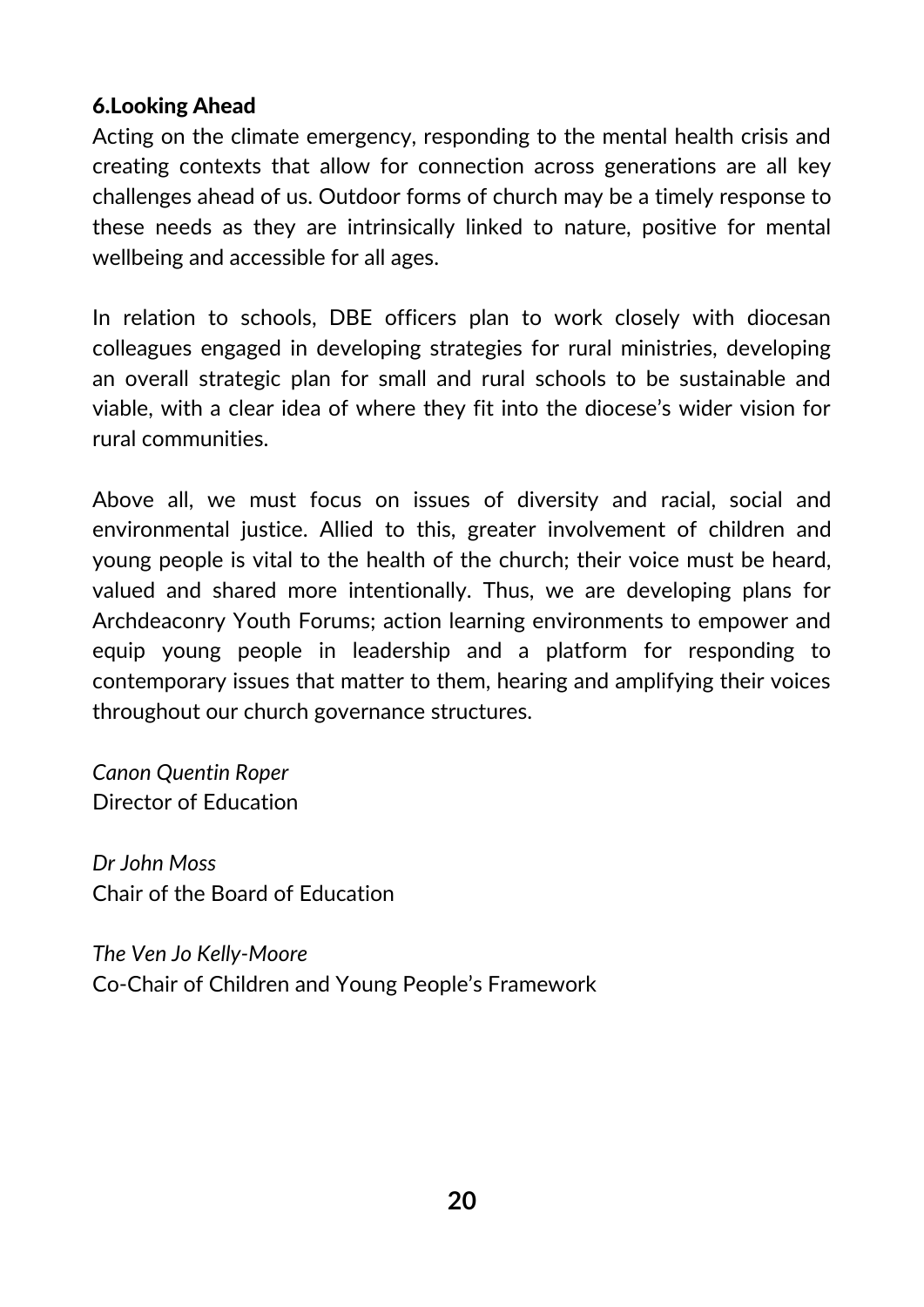## **Mission and Ministry Framework**

Most sadly we farewelled Peter Ingrams in May after 14 years as Local Ministries and Growth Advisor, a priest who offered his heart and soul and many gifts to every parish in the diocese. Peter made a huge contribution leading and facilitating lay ministry development, resourcing local churches in their working together, the development of prayer and discernment. Listening to those engaged in mission and ministry in our communities has shaped the learning and development gatherings and connections his team has initiated, sponsoring and honouring the gifts God has given his people for the seismic culture change we need. This has included Changing Lives Conversations (creating materials now used by the national church); Spiritual accompaniment training, networking and connecting for the entire diocese; Changing Lives Prayer Network with its calendar, prayer cards, and Keep praying threads; local facilitations for mapping; ALM and church officer training and support; Deanery Mission Accompaniment for discernment and planning; Deepening discipleship; Pastoral care and Worship leader training events and webinars. These are challenging and exciting times to work with the congregations and leaders of our churches. We thank God for Peter's rich ministry, collegiality, integrity, wisdom and friendship.

The core role for **Steve Coney**s as Mission and Growth Adviser is both to engage individual disciples in God's mission and to enable corporate culture change (so that congregations are engaged together in the mission of God).This can be expressed as Missional discipleship: following Jesus together in the world (the title of a 2019 Paper by Steve Coneys and Peter Ingrams exploring the interrelatedness of Changed Lives Conversations and Missional Learning Communities). This core task correlates with the diocesan vision principally though Missional Learning Communities (MLC) and secondarily through other work such as enabling the Creative Mission Forum and the Deanery Mission Accompaniment Team, along with mission action planning, facilitation, teaching, supervisory and mentoring work shared with other diocesan officers. MLC energises both individual Christians and whole congregations in service and mission through a process of local culture change. This contributes to each of the diocese's declared aims: rooted in Scripture and prayer, the process generates confident and creative disciples,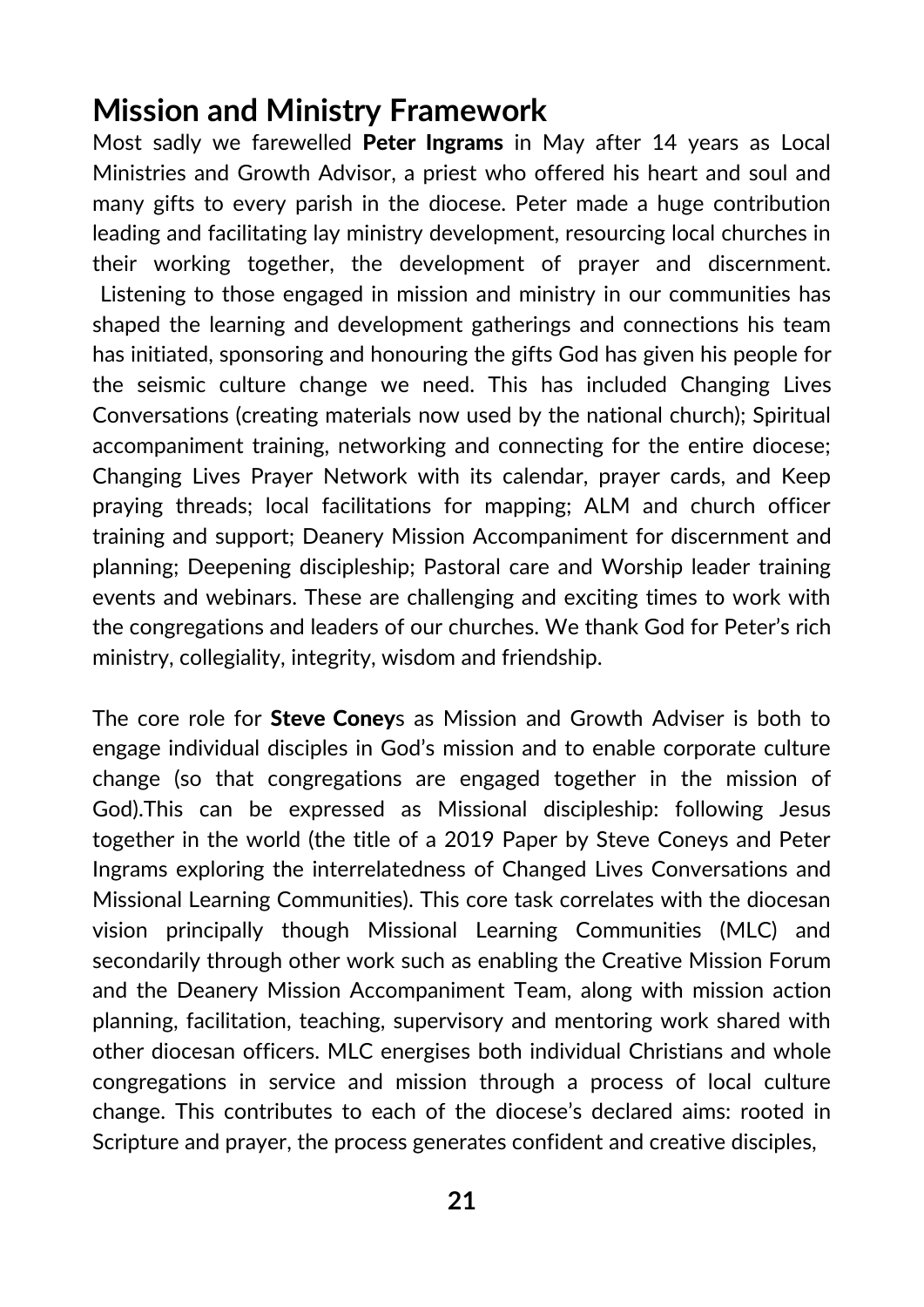able to speak of God's activity in public, and ready to engage in just and lifegiving partnerships. The third wave of MLC begins in June. At present a further eight incumbents are gathering MLC teams (representing up to 20 churches), to join the eight incumbents and teams (20 + churches) presently engaged. It is important to note that MLC works at the level of the congregation – so one cannot assume, for example, that all congregations in a multi-parish benefice are engaged. Even so these numbers reflect the theory of change MLC is based on. This suggests that pioneers and early adopters will form 15% of our diocesan system (incumbents or benefices), that 15-20% engagement will 'tip' the system into the kind of change we want to see, and that an early majority could then ensue.

As Warden of Readers **Nigel Collins** has overseen the ongoing ministerial development, support and training of 127 active Readers in the diocese, plus seven presently in training. During the year ministerial responsibility for the 31 Readers in the Channel Islands was transferred to the Diocese of Salisbury. During January and February around 20 people attended a 'Come and See' evening with a view to exploring licensed lay ministry; this meant that when the lockdown occurred there were some expressions of interest to be followed up. Due to public health restrictions and guidance, the discernment and selection process and the admission and licensing of seven new Readers was completed online.

Regarding Fundraising, Stewardship and Generosity Liz Mullins reports that we are now limiting capital fundraising support to signposting advice elsewhere for two reasons: there is less capacity in the Diocese, and the sources of funding which churches have relied on are no longer available, particularly as church projects and/or repairs no longer fit the criteria for lottery funding. Stewardship activity was necessarily limited in 2020, as the adviser was furloughed for lengthy periods of time and seconded to the Diocese of Rochester two days per week from May onwards. Stewardship campaigns which were booked were all cancelled, however, there was a stewardship campaign in Adisham in March which is worthy of note because many people from the village, who do not go to church came to the presentation. We believe this is because church and the parish council have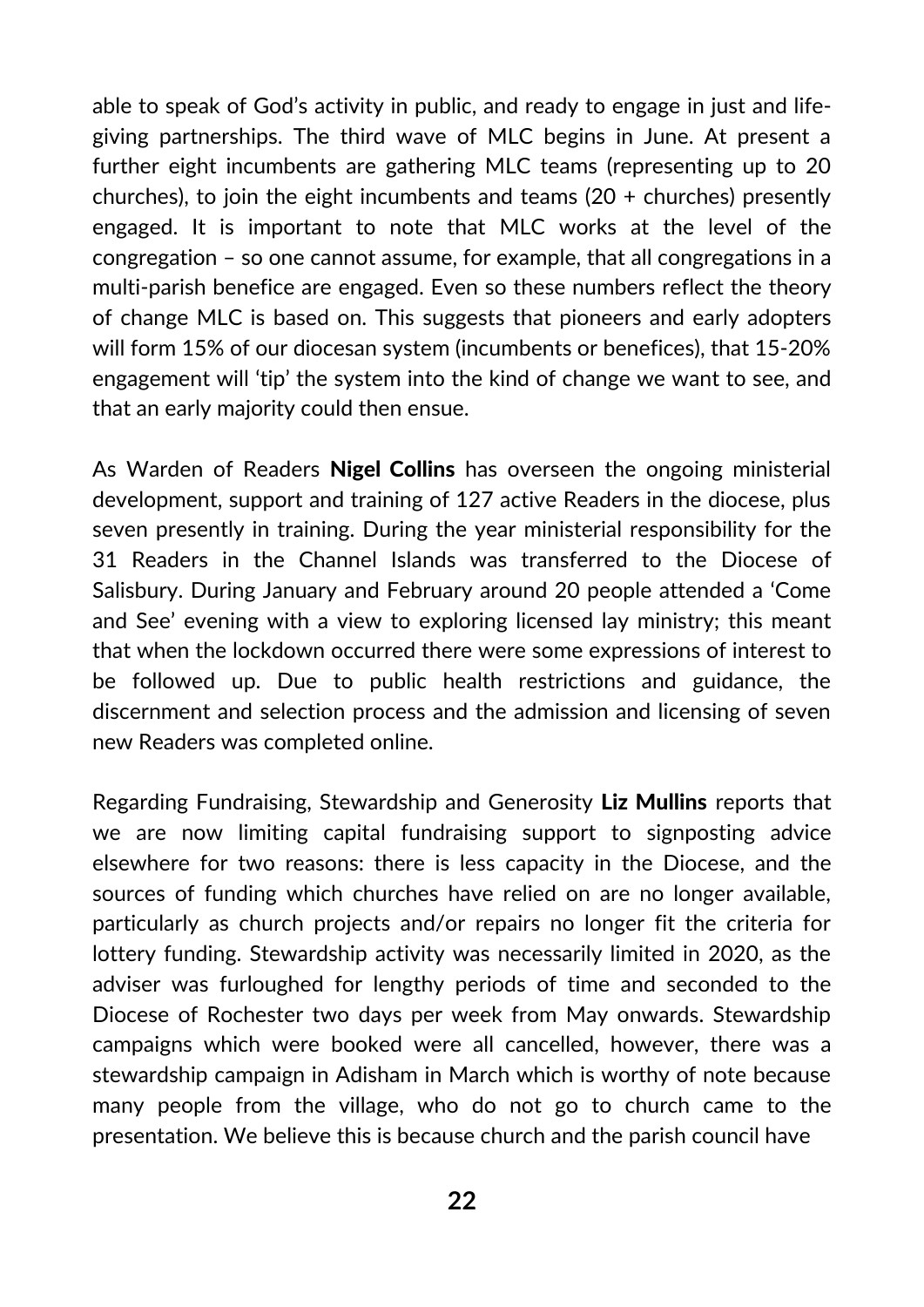been working closely together in recent years on community events and fundraising events and good relationships have built up. The focus in promoting digital giving switched from contactless card readers to online giving when churches were shut. The number of online accounts was 35 at the beginning of 2020 and 95 at the end of the year. Most of the growth came nearer the end of the year. More work needs to be done in this area. Total transactions in 2020 were £49,128. Total transactions for the Southern region were £1,231.358. The National giving team came on stream during 2020 and have produced some good new resources and training and have been very active in supporting the giving adviser network.

The past year has posed a number of challenges and provided exciting opportunities for the M&M Admin team. The team is comprised of Sarah Lucas, Lynne Preston and Marianne Hambrook. Theirs is a support function, with a core purpose to operationalise and enable the enhance the work of the wider team. The challenges this past year included periods of furlough which interrupted work processes and objectives. At times communication has been slow and work became disjointed due to delays in other areas, so it became necessary to learn new technologies rapidly in order to operate and to stay in contact with each other. Marianne's oversight of the admin team aligned areas of work according to gifts, skills and areas of interest, and this along with regular 1:1 and team meetings helped the team's positive engagement with challenges and wellbeing, and greatly improved productivity, efficiency and, therefore, happiness in the work. A number of webinars and training sessions utilising Zoom have had very positive feedback, including Keep Praying with Bishop Rose, Minister as Learner, Missional Learning Community Gatherings, online retreats and prayer webinars, New Clergy Induction, a Bishop's Day for Living in Love and Faith, CMD training sessions, MDR Reviewer gatherings, Worship Leader training, Deepening Discipleship course. Sarah has initiated a Virtual Learning Environment (VLE) using Moodle which we are currently trialling. We hope to make this available for all training. We envisage a hybrid offering of development and training opportunities for mission and ministry going forward. These will enable more people to engage across the diocese, cut costs and travel.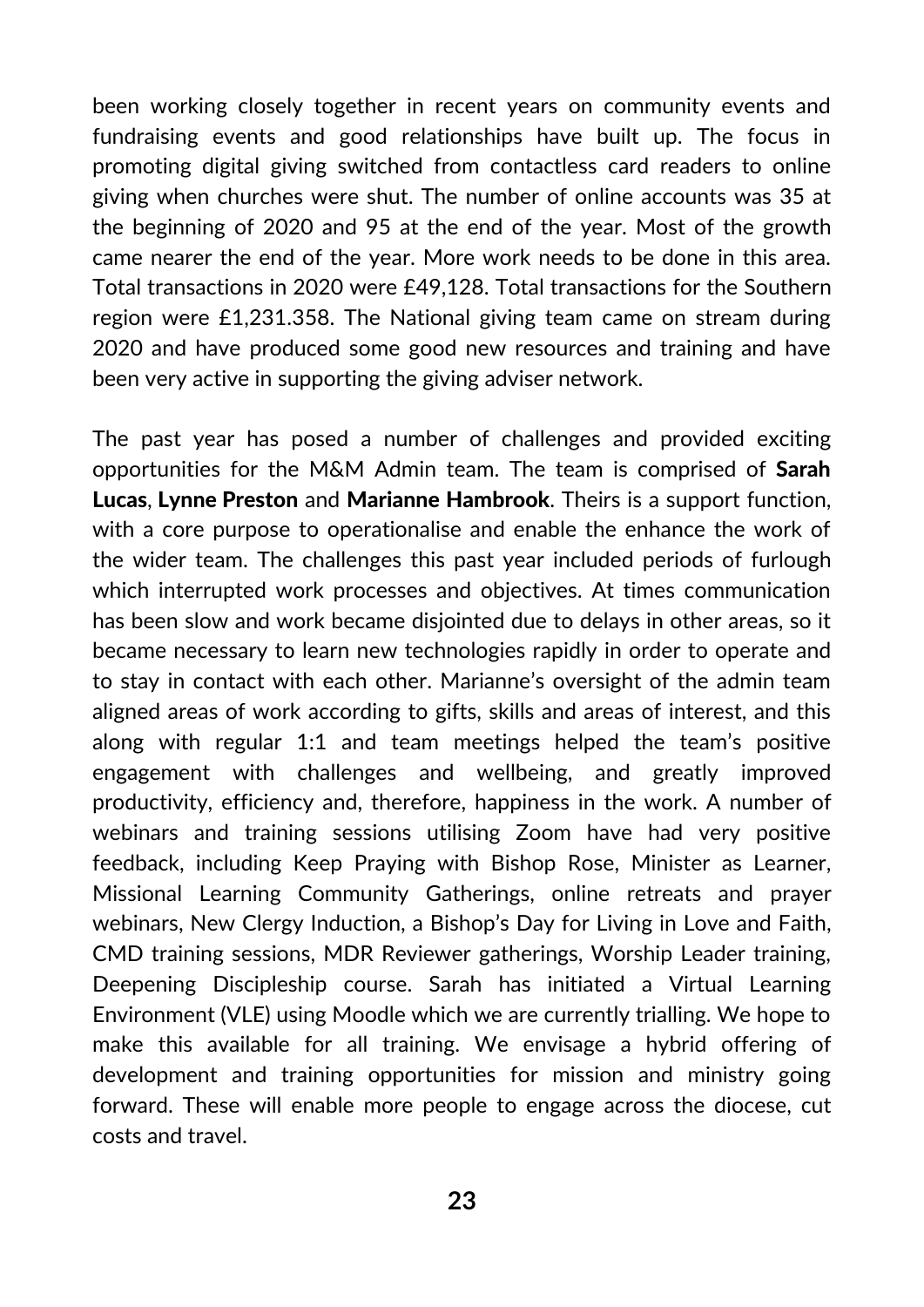The **Canterbury Diet** has become central to ministerial support and development. It includes the provision of spiritual direction and pastoral supervision, along with specialised training events that focus on learning, leadership and mission. Clergy wellbeing seminars are being offered later in the year, alongside courses in working with conflict, leading change, and managing people. A Canterbury Diet for Licensed Lay Ministers, and for Recognised Ministries is nearly ready to launch.

Jon Marlow joined the team in October 2020 as Diocesan Director of Ordinands (DDO) and Vocations Officer. We are grateful to The Revd Dr Jenny Corcoran for acting as DOO during the vacancy, especially as this coincided with the start of the Pandemic and the moving of national assessments online. Jon's arrival coincided with a shake-up of the way discernment for ordained ministry takes place across the Church of England. The current nine 'criteria' are being replaced by six 'qualities' and the BAPs (Bishops' Advisory Panels) which many of our current clergy will have attended, are being replaced by a two-stage national process. This new format will start being used in the Autumn of 2021, so our current ordination candidates are being prepared in a new way for the new process. Candidates now work in cohorts of six, working with two of the DDO team as facilitators. At present there are four of these groups running, with a total of 20 candidates. New groups will be convened as there is demand from candidates and capacity from the team. Another exciting new thing is that six of the candidates are exploring the Distinctive Diaconate. In his role as Vocations Officer, Jon has also been working collaborative with other members of the M&M team to support the discernment of vocations to lay ministries. He continues to play a key role in the oversight of ordinands in training and the placement of curates. Since his give booklet 'Thriving in Curacy' was published earlier this year, Jon has been in demand as a speaker at college events for Training Incumbents and their new Curates. This has been made possible by the growing comfort of institutions to deliver online training, just as the work of vocations discernment is give a wider reach and more shorter response time thanks to the use of Zoom. As we move forward out of the pandemic, online meetings are likely to become the standard, rather than the exception for keeping in touch with candidates and ordinands.